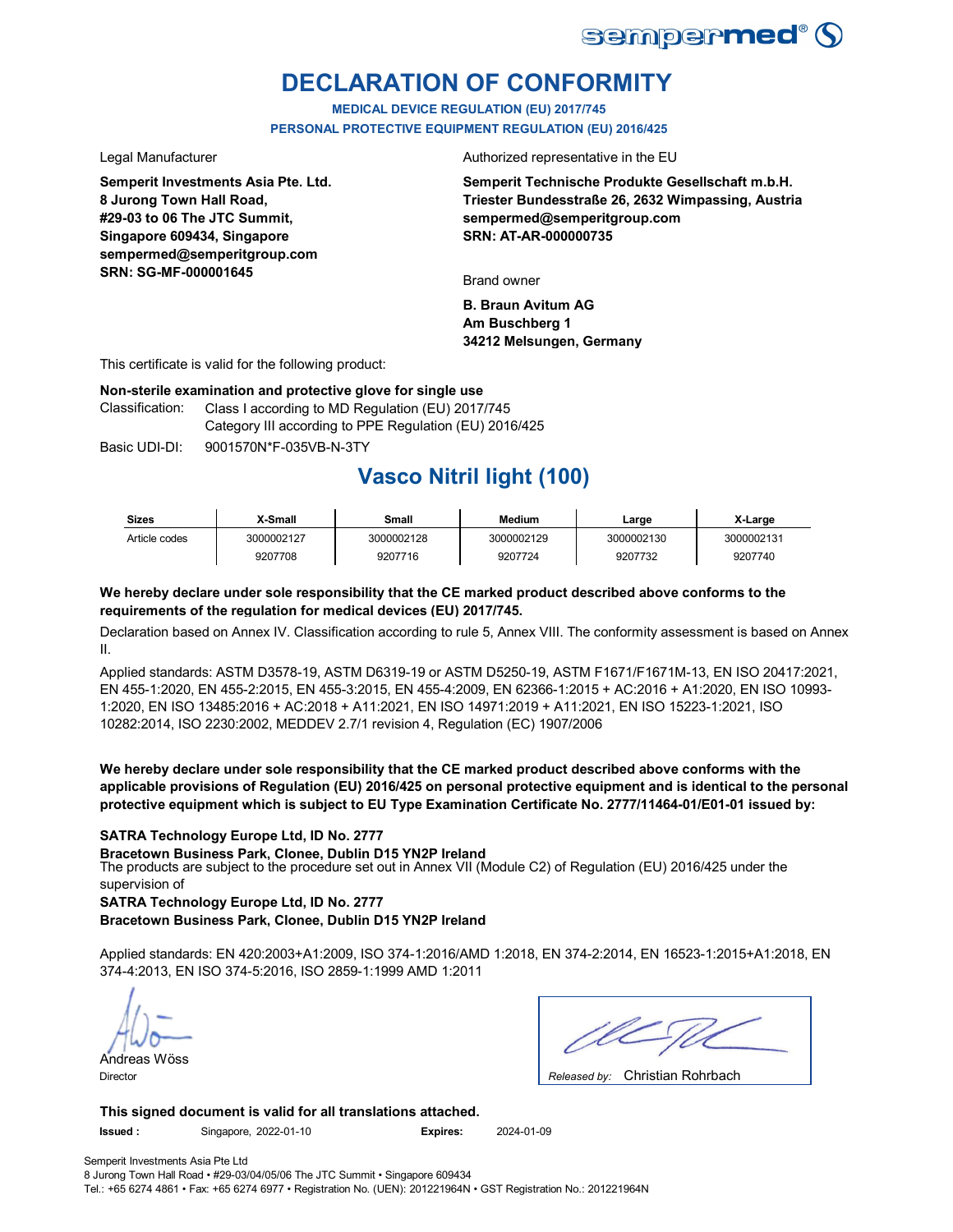

# **KONFORMITÄTSERKLÄRUNG**

MEDIZINPRODUKTEVERORDNUNG (EU) 2017/745 VERORDNUNG (EU) 2016/425 FÜR PERSÖNLICHE SCHUTZAUSRÜSTUNG

**Semperit Investments Asia Pte. Ltd. 8 Jurong Town Hall Road, #29-03 to 06 The JTC Summit, Singapore 609434, Singapore sempermed@semperitgroup.com SRN: SG-MF-000001645**

#### Hersteller EU-Bevollmächtigter

**Semperit Technische Produkte Gesellschaft m.b.H. Triester Bundesstraße 26, 2632 Wimpassing, Austria sempermed@semperitgroup.com SRN: AT-AR-000000735**

Brand owner

**B. Braun Avitum AG Am Buschberg 1 34212 Melsungen, Germany**

Dieses Zertifikat ist gültig für die folgenden Produkte:

**Nicht-steriler Untersuchungs- und Schutzhandschuh für den Einmalgebrauch**

Klassifizierung: Klasse I gemäß Medizinprodukteverordnung (EU) 2017/745 Kategorie III gemäß PSA Verordnung (EU) 2016/425

Basic UDI-DI: 9001570N\*F-035VB-N-3TY

## **Vasco Nitril light (100)**

| Größen         | <b>Small</b> | Small      | Medium     | ∟arɑe      | ·Large     |
|----------------|--------------|------------|------------|------------|------------|
| Artikelnummern | 3000002127   | 3000002128 | 3000002129 | 3000002130 | 3000002131 |

## **Wir bestätigen hiermit unter alleiniger Verantwortung, dass die CE gekennzeichneten Produkte mit den Anforderungen der Medizinprodukteverordnung (EU) 2017/745 übereinstimmen.**

Erklärung basierend auf Anhang IV. Klassifizierung gemäß Regel 5, Anhang VIII. Konformitätsbewertung gemäß Anhang II.

Angewandte Normen: ASTM D3578-19, ASTM D6319-19 or ASTM D5250-19, ASTM F1671/F1671M-13, EN ISO 20417:2021, EN 455-1:2020, EN 455-2:2015, EN 455-3:2015, EN 455-4:2009, EN 62366-1:2015 + AC:2016 + A1:2020, EN ISO 10993-1:2020, EN ISO 13485:2016 + AC:2018 + A11:2021, EN ISO 14971:2019 + A11:2021, EN ISO 15223-1:2021, ISO 10282:2014, ISO 2230:2002, MEDDEV 2.7/1 revision 4, Regulation (EC) 1907/2006

**Wir bestätigen hiermit unter alleiniger Verantwortung, dass die oben genannten CE gekennzeichneten Produkte mit den maßgeblichen Bestimmungen der Verordnung (EU) 2016/425 für Persönliche Schutzausrüstung übereinstimmen und Gegenstand sind der EU-Baumusterprüfbescheinigung Nr. 2777/11464-01/E01-01 ausgestellt durch:**

**SATRA Technology Europe Ltd, ID No. 2777**

**Bracetown Business Park, Clonee, Dublin D15 YN2P Ireland**

Die Produkte sind Gegenstand der Verfahren gemäß Annex VII (Module C2) der Verordnung unter Aufsicht von **SATRA Technology Europe Ltd, ID No. 2777 Bracetown Business Park, Clonee, Dublin D15 YN2P Ireland**

Angewandte Normen: EN 420:2003+A1:2009, ISO 374-1:2016/AMD 1:2018, EN 374-2:2014, EN 16523-1:2015+A1:2018, EN 374-4:2013, EN ISO 374-5:2016, ISO 2859-1:1999 AMD 1:2011

Gültig bis: 2024-01-09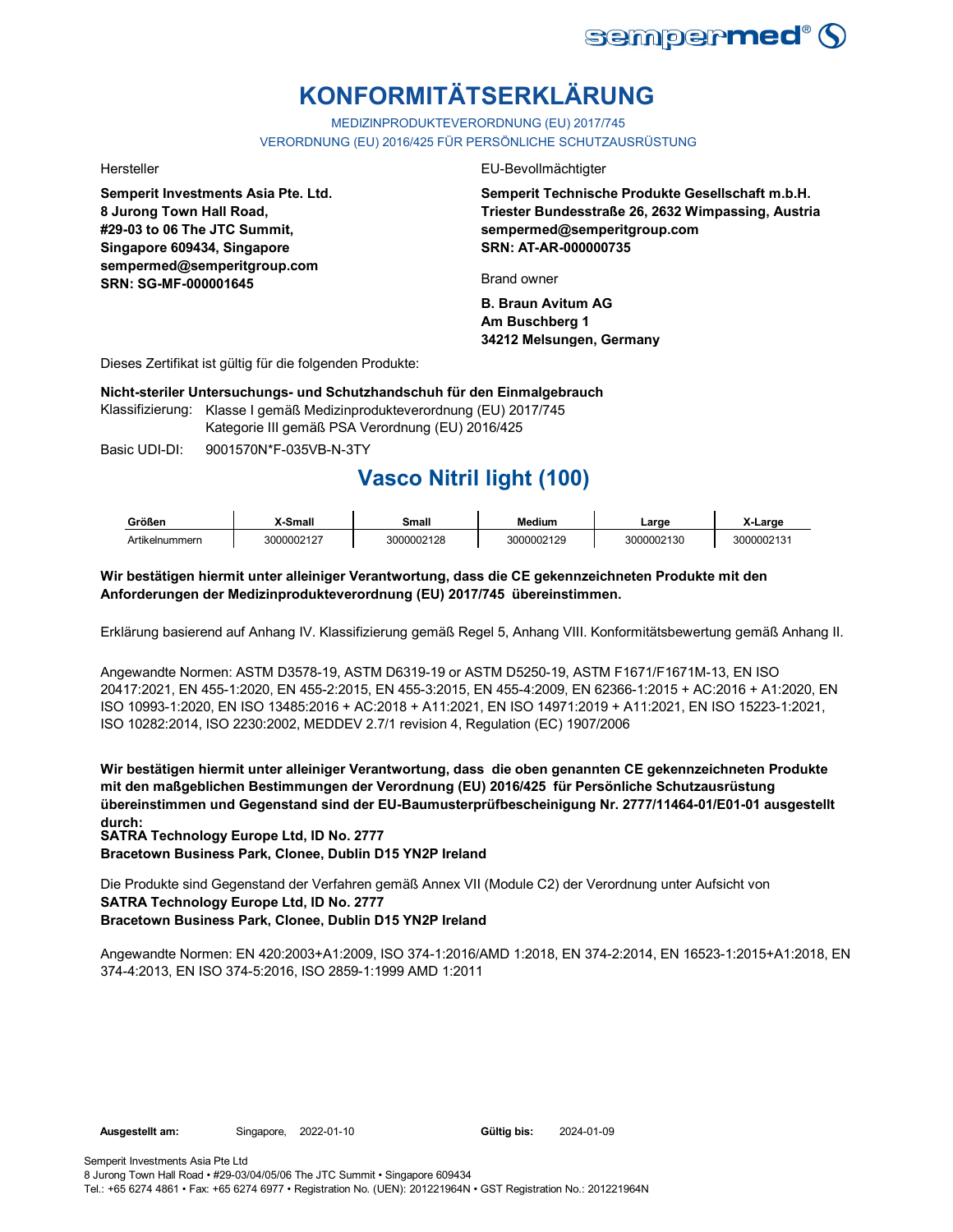

# **DÉCLARATION DE CONFORMITÉ**

RÈGLEMENT POUR LES DISPOSITIFS MÉDICAUX (UE) 2017/745 RÈGLEMENT (UE) 2016/425 POUR L'ÉQUIPEMENT DE PROTECTION INDIVIDUELLE

**Semperit Investments Asia Pte. Ltd. 8 Jurong Town Hall Road, #29-03 to 06 The JTC Summit, Singapore 609434, Singapore sempermed@semperitgroup.com SRN: SG-MF-000001645**

### Fabricant **Exercísies** Contract Contract Contract Contract Contract Contract Contract Contract Contract Contract Contract Contract Contract Contract Contract Contract Contract Contract Contract Contract Contract Contract C

**Semperit Technische Produkte Gesellschaft m.b.H. Triester Bundesstraße 26, 2632 Wimpassing, Austria sempermed@semperitgroup.com SRN: AT-AR-000000735**

Brand owner

**B. Braun Avitum AG Am Buschberg 1 34212 Melsungen, Germany**

Ce certificat est valable pour les produits suivants :

## **Gant d'examen et de protection non-stérile à usage unique**

Classification : Classe I selon la règlement pour dispositifs médicaux (UE) 2017/745 Catégorie III selon la règlement EPI (UE) 2016/425

Basic UDI-DI: 9001570N\*F-035VB-N-3TY 9001570N\*F-035VB-N

## **Vasco Nitril light (100)**

| <b>Tailles</b>    | X-Small    | Small      | <b>Medium</b> | ∟arɑe      | X-Large    |
|-------------------|------------|------------|---------------|------------|------------|
| Numéros d'article | 3000002127 | 3000002128 | 3000002129    | 3000002130 | 3000002131 |

## **Par la présente, nous déclarons sous notre propre responsabilité que les produits portant le symbole CE sont conformes aux exigences de la règlement sur les dispositifs médicaux (EU) 2017/745.**

La déclaration se fonde sur l'annexe IV. Classification selon la règle 5, annexe VIII. Évaluation de la conformité selon l'annexe II.

Normes appliquées : ASTM D3578-19, ASTM D6319-19 or ASTM D5250-19, ASTM F1671/F1671M-13, EN ISO 20417:2021, EN 455-1:2020, EN 455-2:2015, EN 455-3:2015, EN 455-4:2009, EN 62366-1:2015 + AC:2016 + A1:2020, EN ISO 10993-1:2020, EN ISO 13485:2016 + AC:2018 + A11:2021, EN ISO 14971:2019 + A11:2021, EN ISO 15223- 1:2021, ISO 10282:2014, ISO 2230:2002, MEDDEV 2.7/1 revision 4, Regulation (EC) 1907/2006

**Par la présente, nous déclarons sous notre propre responsabilité que les produits portant le symbole CE mentionnés ci-dessus sont conformes aux dispositions essentielles de la règlement (UE) 2016/425 concernant l'équipement de protection individuelle sont identiques à l'équipement de protection individuelle faisant l'objet du certificat d'examen de type UE numéro 2777/11464-01/E01-01 délivré par:**

## **SATRA Technology Europe Ltd, ID No. 2777 Bracetown Business Park, Clonee, Dublin D15 YN2P Ireland**

Les produits sont soumis aux procédures visées dans l'annexe VII (Module C2) de la règlement sous la surveillance de **SATRA Technology Europe Ltd, ID No. 2777 Bracetown Business Park, Clonee, Dublin D15 YN2P Ireland**

Normes appliquées : EN 420:2003+A1:2009, ISO 374-1:2016/AMD 1:2018, EN 374-2:2014, EN 16523-1:2015+A1:2018, EN 374-4:2013, EN ISO 374-5:2016, ISO 2859-1:1999 AMD 1:2011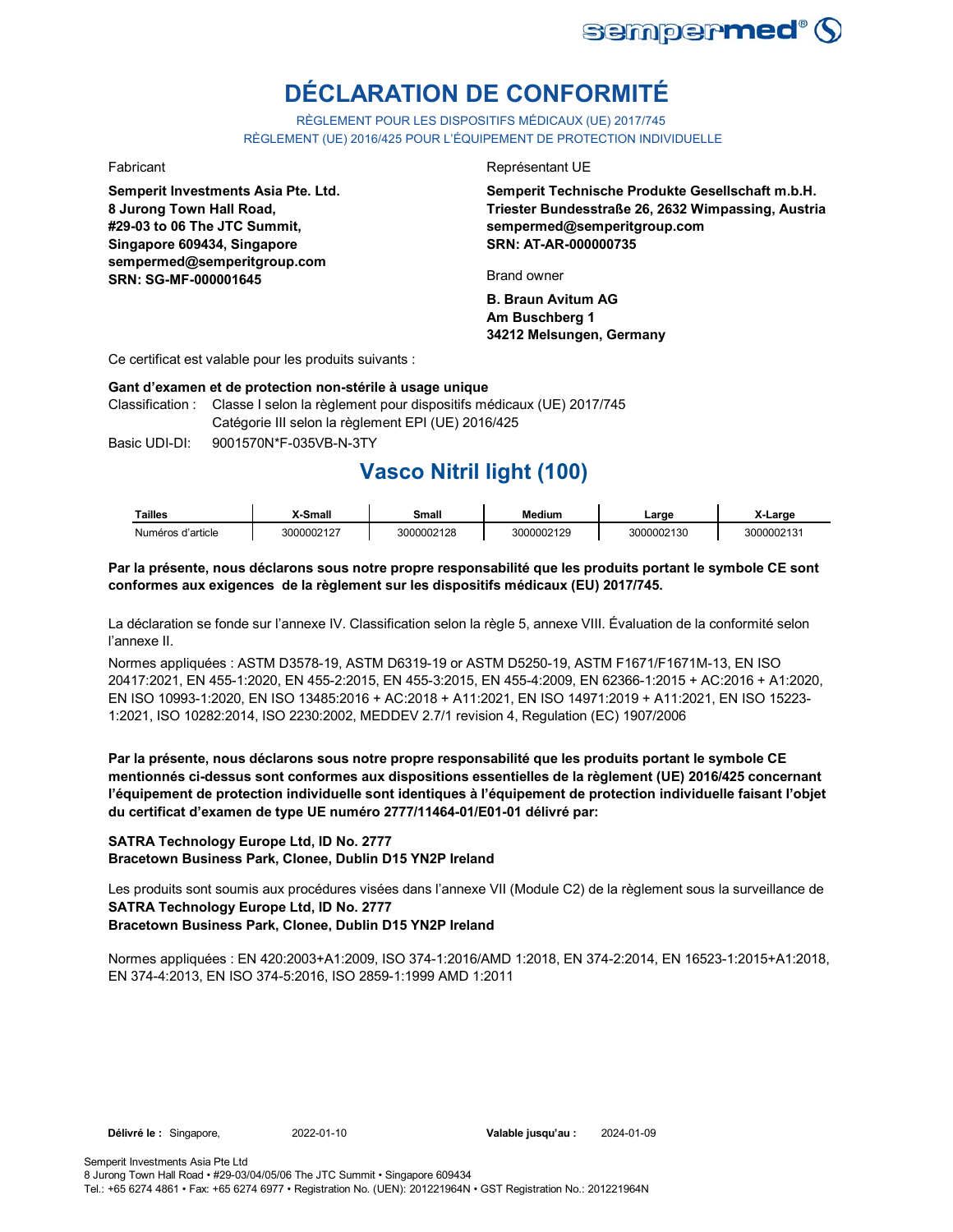

# **DICHIARAZIONE DI CONFORMITÀ**

REGOLAMENTO SUL DISPOSITIVO MEDICO (UE) 2017/745

REGOLAMENTO (UE) 2016/425 DELL'APPARECCHIATURA DI PROTEZIONE INDIVIDUALE

**Semperit Investments Asia Pte. Ltd. 8 Jurong Town Hall Road, #29-03 to 06 The JTC Summit, Singapore 609434, Singapore sempermed@semperitgroup.com SRN: SG-MF-000001645**

Produttore **Rappresentante autorizzato nell'UE** 

**Semperit Technische Produkte Gesellschaft m.b.H. Triester Bundesstraße 26, 2632 Wimpassing, Austria sempermed@semperitgroup.com SRN: AT-AR-000000735**

Brand owner

**B. Braun Avitum AG Am Buschberg 1 34212 Melsungen, Germany**

Questo certificato è valido per il seguente prodotto:

### **Guanto protettivo non sterile monouso da esame**

Clasificazione: Classe I secondo il regolamento dispositivi medici (UE) 2017/745 Categoria III secondo il regolamento (UE) 2016/425 del PPE

Basic UDI-DI: 9001570N\*F-035VB-N-3TY

## **Vasco Nitril light (100)**

| Misure          | X-Small    | Small      | Medium     | ∟arɑe      | X-Large    |
|-----------------|------------|------------|------------|------------|------------|
| Codici articolo | 3000002127 | 3000002128 | 3000002129 | 3000002130 | 3000002131 |

## **Con la presente, dichiariamo sotto la nostra esclusiva responsabilità che il prodotto con marchio CE sopra descritto soddisfa i requisiti del regolamento sui dispositivi medici (UE) 2017/745 .**

Dichiarazione basata sull'allegato IV. Classificazione secondo la regola 5, allegato VIII. La valutazione della conformità si basa sull'allegato II.

Norme applicate: ASTM D3578-19, ASTM D6319-19 or ASTM D5250-19, ASTM F1671/F1671M-13, EN ISO 20417:2021, EN 455-1:2020, EN 455-2:2015, EN 455-3:2015, EN 455-4:2009, EN 62366-1:2015 + AC:2016 + A1:2020, EN ISO 10993- 1:2020, EN ISO 13485:2016 + AC:2018 + A11:2021, EN ISO 14971:2019 + A11:2021, EN ISO 15223-1:2021, ISO 10282:2014, ISO 2230:2002, MEDDEV 2.7/1 revision 4, Regulation (EC) 1907/2006

**Con la presente, dichiariamo sotto la nostra esclusiva responsabilità che il prodotto con marchio CE sopra descritto è conforme alle disposizioni applicabili del Regolamento (UE) 2016/425 sui dispositivi di protezione individuale ed è identico al dispositivo di protezione personale che è soggetto al Certificato di Esame di Tipo UE n. 2777/11464-01/E01-01 rilasciato da:**

## **SATRA Technology Europe Ltd, ID No. 2777 Bracetown Business Park, Clonee, Dublin D15 YN2P Ireland**

ed è soggetto alla procedura di cui all'allegato VII (modulo C2) del regolamento (UE) 2016/425 sotto il controllo di **SATRA Technology Europe Ltd, ID No. 2777 Bracetown Business Park, Clonee, Dublin D15 YN2P Ireland**

Norme applicate: EN 420:2003+A1:2009, ISO 374-1:2016/AMD 1:2018, EN 374-2:2014, EN 16523-1:2015+A1:2018, EN 374-4:2013, EN ISO 374-5:2016, ISO 2859-1:1999 AMD 1:2011

2022-01-10 2024-01-09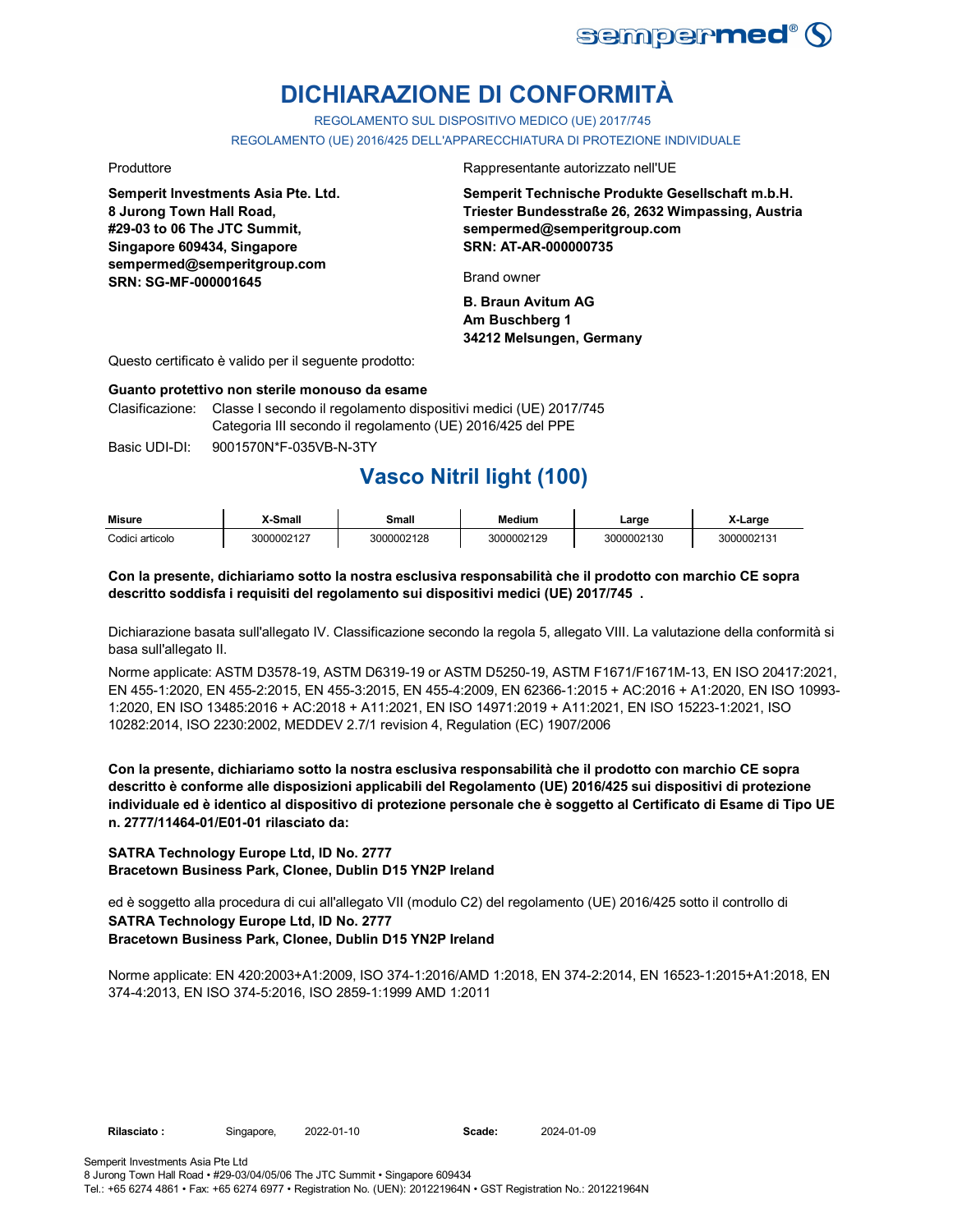

## **CONFORMITEITSVERKLARING**

VERORDENING MEDISCHE PRODUCTEN (EU) 2017/745

VERORDENING (EU) 2016/425 BETREFFENDE PERSOONLIJKE BESCHERMENDE UITRUSTING

**Semperit Investments Asia Pte. Ltd. 8 Jurong Town Hall Road, #29-03 to 06 The JTC Summit, Singapore 609434, Singapore sempermed@semperitgroup.com SRN: SG-MF-000001645**

### Fabrikant Gemachtigde EU

**Semperit Technische Produkte Gesellschaft m.b.H. Triester Bundesstraße 26, 2632 Wimpassing, Austria sempermed@semperitgroup.com SRN: AT-AR-000000735**

Brand owner

**B. Braun Avitum AG Am Buschberg 1 34212 Melsungen, Germany**

Dit certificaat is geldig voor de volgende producten:

#### **Niet-steriele onderzoeks- en beschermende handschoenen voor eenmalig gebruik**

Classificatie: Klasse I volgens Verordening (EU) 2017/745 betreffende medische hulpmiddelen Categorie III volgens PBM-verordening (EU) 2016/425

Basic UDI-DI: 9001570N\*F-035VB-N-3TY 9001570N\*F-035VB-N-3

## **Vasco Nitril light (100)**

| <b>Maten</b>               | <sup>Y</sup> -Small | Small      | <b>Medium</b> | Large      | X-Large    |
|----------------------------|---------------------|------------|---------------|------------|------------|
| $\cdots$<br>Artikelnummers | 3000002127          | 3000002128 | 3000002129    | 3000002130 | 3000002131 |

## **Wij verklaren hierbij onder uitsluitende verantwoordelijkheid, dat de CE-gemarkeerde producten voldoen aan de vereisten van de Verordening Medische Hulpmiddelen (EU) 2017/745.**

Verklaring op basis van bijlage IV. Classificatie volgens regel 5, bijlage VIII. De conformiteitsbeoordeling is gebaseerd op bijlage II.

Toegepaste normen: ASTM D3578-19, ASTM D6319-19 or ASTM D5250-19, ASTM F1671/F1671M-13, EN ISO 20417:2021, EN 455-1:2020, EN 455-2:2015, EN 455-3:2015, EN 455-4:2009, EN 62366-1:2015 + AC:2016 + A1:2020, EN ISO 10993-1:2020, EN ISO 13485:2016 + AC:2018 + A11:2021, EN ISO 14971:2019 + A11:2021, EN ISO 15223- 1:2021, ISO 10282:2014, ISO 2230:2002, MEDDEV 2.7/1 revision 4, Regulation (EC) 1907/2006

**Hierbij verklaren wij onder uitsluitende verantwoordelijkheid, dat de bovengenoemde CE-gemarkeerde producten voldoen aan de relevante bepalingen van de Verordening (EU) 2016/425 over persoonlijke beschermingsmiddelen en het onderworpen zijn aan het certificaat van EU-typeonderzoek nr.2777/11464-01/E01- 01 uitgegeven door:**

**SATRA Technology Europe Ltd, ID No. 2777**

**Bracetown Business Park, Clonee, Dublin D15 YN2P Ireland**

De producten vallen onder de procedures van bijlage VII (module C2) van de verordening onder toezicht van **SATRA Technology Europe Ltd, ID No. 2777**

**Bracetown Business Park, Clonee, Dublin D15 YN2P Ireland**

Toegepaste normen: EN 420:2003+A1:2009, ISO 374-1:2016/AMD 1:2018, EN 374-2:2014, EN 16523-1:2015+A1:2018, EN 374-4:2013, EN ISO 374-5:2016, ISO 2859-1:1999 AMD 1:2011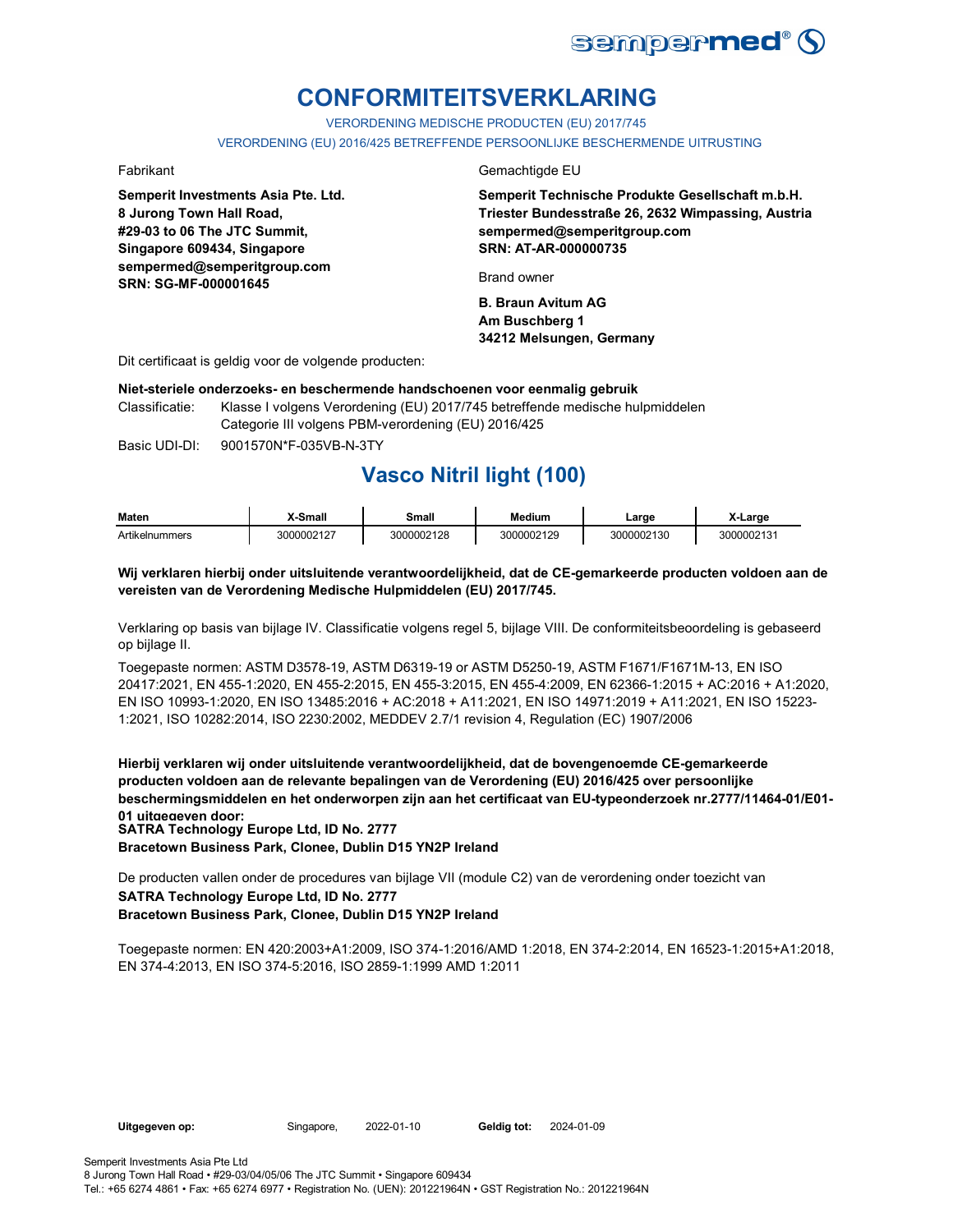

# **DECLARACIÓN DE CONFORMIDAD**

REGLAMENTO (UE) 2017/745 DE PRODUCTOS MEDICINALES REGLAMENTO (UE) 2016/425 PARA EQUIPAMIENTOS PERSONALES

**Semperit Investments Asia Pte. Ltd. 8 Jurong Town Hall Road, #29-03 to 06 The JTC Summit, Singapore 609434, Singapore sempermed@semperitgroup.com SRN: SG-MF-000001645**

#### Fabricante Representante de la UE

**Semperit Technische Produkte Gesellschaft m.b.H. Triester Bundesstraße 26, 2632 Wimpassing, Austria sempermed@semperitgroup.com SRN: AT-AR-000000735**

Brand owner

**B. Braun Avitum AG Am Buschberg 1 34212 Melsungen, Germany**

El presente certificado es válido para los siguientes productos:

#### **Guante de exploración y protección no estéril para un solo uso**

Clasificación: Clase I según el Reglamento de Productos Medicinales (EU) 2017/745 Categoría III según el Reglamento EPI (UE) 2016/425

Basic UDI-DI: 9001570N\*F-035VB-N-3TY 9001570N\*F-035VB-N-3T

## **Vasco Nitril light (100)**

| Tamaños            | <b>K-Small</b> | <b>Small</b> | Medium     | ∟arge      | X-Large    |
|--------------------|----------------|--------------|------------|------------|------------|
| Número de artículo | 3000002127     | 3000002128   | 3000002129 | 3000002130 | 3000002131 |

## **Por la presente confirmamos bajo nuestra exclusiva responsabilidad que los productos con marcado CE cumplen con los requisitos del Reglamento (UE) 2017/745 sobre productos sanitarios.**

Declaración basada en el anexo IV. Clasificación según la norma 5 del anexo VIII. La evaluación de la conformidad se basa en el anexo II.

Normas aplicadas: ASTM D3578-19, ASTM D6319-19 or ASTM D5250-19, ASTM F1671/F1671M-13, EN ISO 20417:2021, EN 455-1:2020, EN 455-2:2015, EN 455-3:2015, EN 455-4:2009, EN 62366-1:2015 + AC:2016 + A1:2020, EN ISO 10993- 1:2020, EN ISO 13485:2016 + AC:2018 + A11:2021, EN ISO 14971:2019 + A11:2021, EN ISO 15223-1:2021, ISO 10282:2014, ISO 2230:2002, MEDDEV 2.7/1 revision 4, Regulation (EC) 1907/2006

## **Por la presente confirmamos, bajo nuestra exclusiva responsabilidad, que los productos arriba mencionados con la marca CE cumplen con las disposiciones pertinentes del Reglamento (UE) 2016/425 para equipos de protección personal y están sujetos al Certificado de examen de tipo nº. 2777/11464-01/E01-01 expedido por:**

**SATRA Technology Europe Ltd, ID No. 2777**

**Bracetown Business Park, Clonee, Dublin D15 YN2P Ireland**

Los productos están sujetos a los procedimientos establecidos en el anexo VII (módulo C2) del Reglamento bajo la supervisión de

### **SATRA Technology Europe Ltd, ID No. 2777 Bracetown Business Park, Clonee, Dublin D15 YN2P Ireland**

Normas aplicadas: EN 420:2003+A1:2009, ISO 374-1:2016/AMD 1:2018, EN 374-2:2014, EN 16523-1:2015+A1:2018, EN 374-4:2013, EN ISO 374-5:2016, ISO 2859-1:1999 AMD 1:2011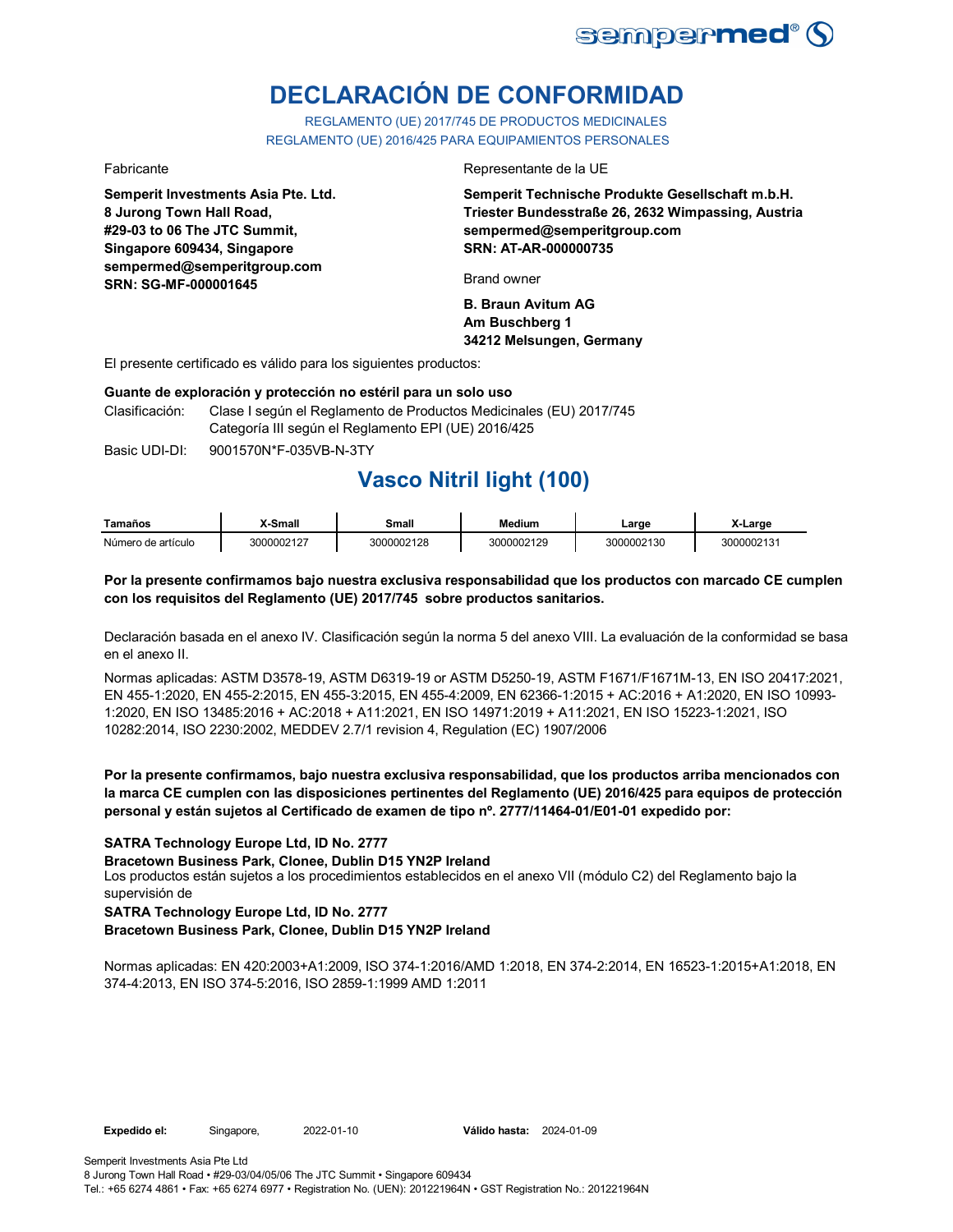

# **DECLARAÇÃO DE CONFORMIDADE**

REGULAMENTO (UE) 2017/745 SOBRE DISPOSITIVOS MÉDICOS REGULAMENTO (UE) 2016/425 SOBRE EQUIPAMENTO DE PROTEÇÃO INDIVIDUAL

**Semperit Investments Asia Pte. Ltd. 8 Jurong Town Hall Road, #29-03 to 06 The JTC Summit, Singapore 609434, Singapore sempermed@semperitgroup.com SRN: SG-MF-000001645**

### Fabricante Representante da UE

**Semperit Technische Produkte Gesellschaft m.b.H. Triester Bundesstraße 26, 2632 Wimpassing, Austria sempermed@semperitgroup.com SRN: AT-AR-000000735**

Brand owner

**B. Braun Avitum AG Am Buschberg 1 34212 Melsungen, Germany**

Este certificado é válido para os seguintes produtos:

#### **Luva de exame e de proteção não estéril para uso único**

Classificação: Classe I de acordo com o regulamento de Dispositivos Médicos (UE) 2017/745 Categoria III de acordo com o regulamento EPI (UE) 2016/425

Basic UDI-DI: 9001570N\*F-035VB-N-3TY 9001570N\*F-035VB-N-3T

## **Vasco Nitril light (100)**

| Tamanhos          | X-Small    | Small      | <b>Medium</b> | ∟arge      | X-Large    |
|-------------------|------------|------------|---------------|------------|------------|
| Números de artigo | 3000002127 | 3000002128 | 3000002129    | 3000002130 | 3000002131 |

## **Declaramos desta forma, sob a nossa exclusiva responsabilidade, que os produtos com a marca CE estão em conformidade com os requisitos da Regulamento de Dispositivos Médicos (UE) 2017/745 .**

Declaração baseada no Anexo IV. Classificação de acordo com a regra 5, Anexo VIII. Avaliação da conformidade com base no Anexo II.

Normas aplicadas: ASTM D3578-19, ASTM D6319-19 or ASTM D5250-19, ASTM F1671/F1671M-13, EN ISO 20417:2021, EN 455-1:2020, EN 455-2:2015, EN 455-3:2015, EN 455-4:2009, EN 62366-1:2015 + AC:2016 + A1:2020, EN ISO 10993- 1:2020, EN ISO 13485:2016 + AC:2018 + A11:2021, EN ISO 14971:2019 + A11:2021, EN ISO 15223-1:2021, ISO 10282:2014, ISO 2230:2002, MEDDEV 2.7/1 revision 4, Regulation (EC) 1907/2006

**Declaramos desta forma, sob a nossa exclusiva responsabilidade, que os produtos com a marca CE acima mencionados estão em conformidade com as disposições relevantes do regulamento (UE) 2016/425 para Equipamentos de Proteção Individual e são objeto do certificado de exame de tipo da UE n.º 2777/11464-01/E01-01 emitido por: SATRA Technology Europe Ltd, ID No. 2777**

**Bracetown Business Park, Clonee, Dublin D15 YN2P Ireland**

Os produtos são objeto dos procedimentos previstos no anexo VII (módulo C2) do regulamento, sob a supervisão de **SATRA Technology Europe Ltd, ID No. 2777**

## **Bracetown Business Park, Clonee, Dublin D15 YN2P Ireland**

Normas aplicadas: EN 420:2003+A1:2009, ISO 374-1:2016/AMD 1:2018, EN 374-2:2014, EN 16523-1:2015+A1:2018, EN 374-4:2013, EN ISO 374-5:2016, ISO 2859-1:1999 AMD 1:2011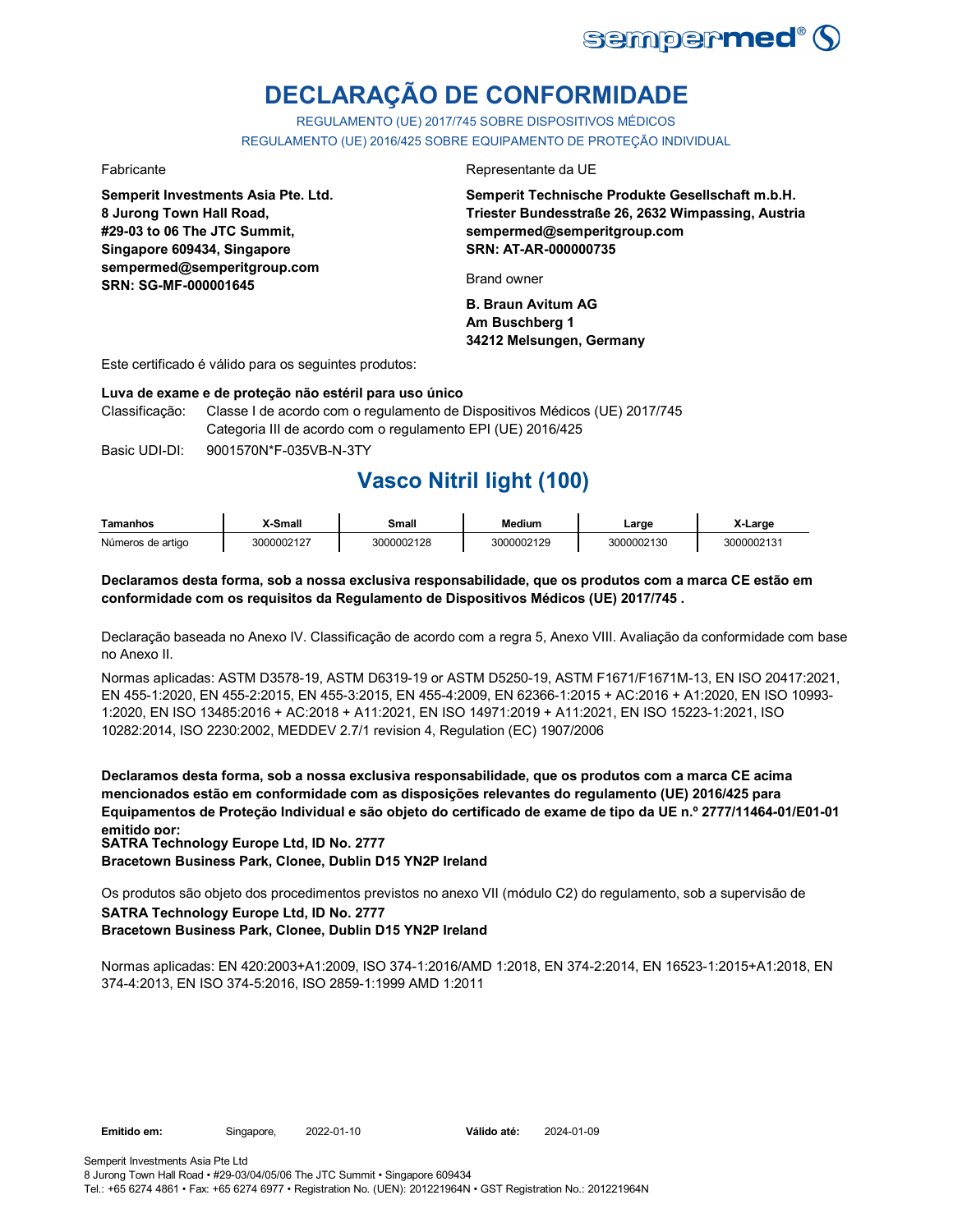

# **DEKLARATON OM ÖVERENSSTÄMMELSE**

FÖRORDNING (EU) 2017/745 MEDICINTEKNISKA PRODUKTER FÖRORDNING (EU) 2016/425 FÖR PERSONLIG SKYDDSUTRUSTNING

**Semperit Investments Asia Pte. Ltd. 8 Jurong Town Hall Road, #29-03 to 06 The JTC Summit, Singapore 609434, Singapore sempermed@semperitgroup.com SRN: SG-MF-000001645**

Tillverkare **Behörig representant hos EU** 

**Semperit Technische Produkte Gesellschaft m.b.H. Triester Bundesstraße 26, 2632 Wimpassing, Austria sempermed@semperitgroup.com SRN: AT-AR-000000735**

Brand owner

**B. Braun Avitum AG Am Buschberg 1 34212 Melsungen, Germany**

Detta certifikat gäller följande produkt:

## **Icke-steril inspektions- och skyddshandske för engångsanvändning**

Klassificering: Klass I enligt EU-förordning för medicintek-niska produkter (MD) (EU) 2017/745 Kategori III enligt EU-förordning för personlig skyddsutrustning (PPE) 2016/425

Basic UDI-DI: 9001570N\*F-035VB-N-3TY 9001570N\*F-035VB-N-3T

## **Vasco Nitril light (100)**

| <b>Storlekar</b> | X-Small    | Small      | <b>Medium</b> | Large      | X-Large    |
|------------------|------------|------------|---------------|------------|------------|
| Artikelkoder     | 3000002127 | 3000002128 | 3000002129    | 3000002130 | 3000002131 |

## **Vi förklarar härmed under eget exklusivt ansvar att ovan beskrivna, CE-markerade produkt stämmer överens med erforderliga i förordning för medicinska produkter (EU) 2017/745.**

Förklaring på grundval av bilaga IV. Klassificering enligt regel 5, bilaga VIII. Bedömningen av överensstämmelse grundar sig på bilaga II.

Tillämpade standarder: ASTM D3578-19, ASTM D6319-19 or ASTM D5250-19, ASTM F1671/F1671M-13, EN ISO 20417:2021, EN 455-1:2020, EN 455-2:2015, EN 455-3:2015, EN 455-4:2009, EN 62366-1:2015 + AC:2016 + A1:2020, EN ISO 10993-1:2020, EN ISO 13485:2016 + AC:2018 + A11:2021, EN ISO 14971:2019 + A11:2021, EN ISO 15223-1:2021, ISO 10282:2014, ISO 2230:2002, MEDDEV 2.7/1 revision 4, Regulation (EC) 1907/2006

**Vi förklarar härmed under eget exklusivt ansvar att ovan beskrivna, CE-markerade produkt stämmer överens med tillämpliga bestämmelser i EU-förordningen 2016/425 för personlig skyddsutrustning och är identisk med den personliga skyddsutrustning som anges i EU-certifikat för typgranskning nummer2777/11464-01/E01-01 daterad av:**

## **SATRA Technology Europe Ltd, ID No. 2777**

**Bracetown Business Park, Clonee, Dublin D15 YN2P Ireland**

och är föremål för den procedur som beskrivs i Bilaga VII (Modul C2) till EU-förordningen 2016/425 under the supervision of under uppsikt av

**SATRA Technology Europe Ltd, ID No. 2777**

**Bracetown Business Park, Clonee, Dublin D15 YN2P Ireland**

Tillämpade standarder: EN 420:2003+A1:2009, ISO 374-1:2016/AMD 1:2018, EN 374-2:2014, EN 16523-1:2015+A1:2018, EN 374-4:2013, EN ISO 374-5:2016, ISO 2859-1:1999 AMD 1:2011

**Daterad :** Singapore, 2022-01-10

Giltig till: 2024-01-09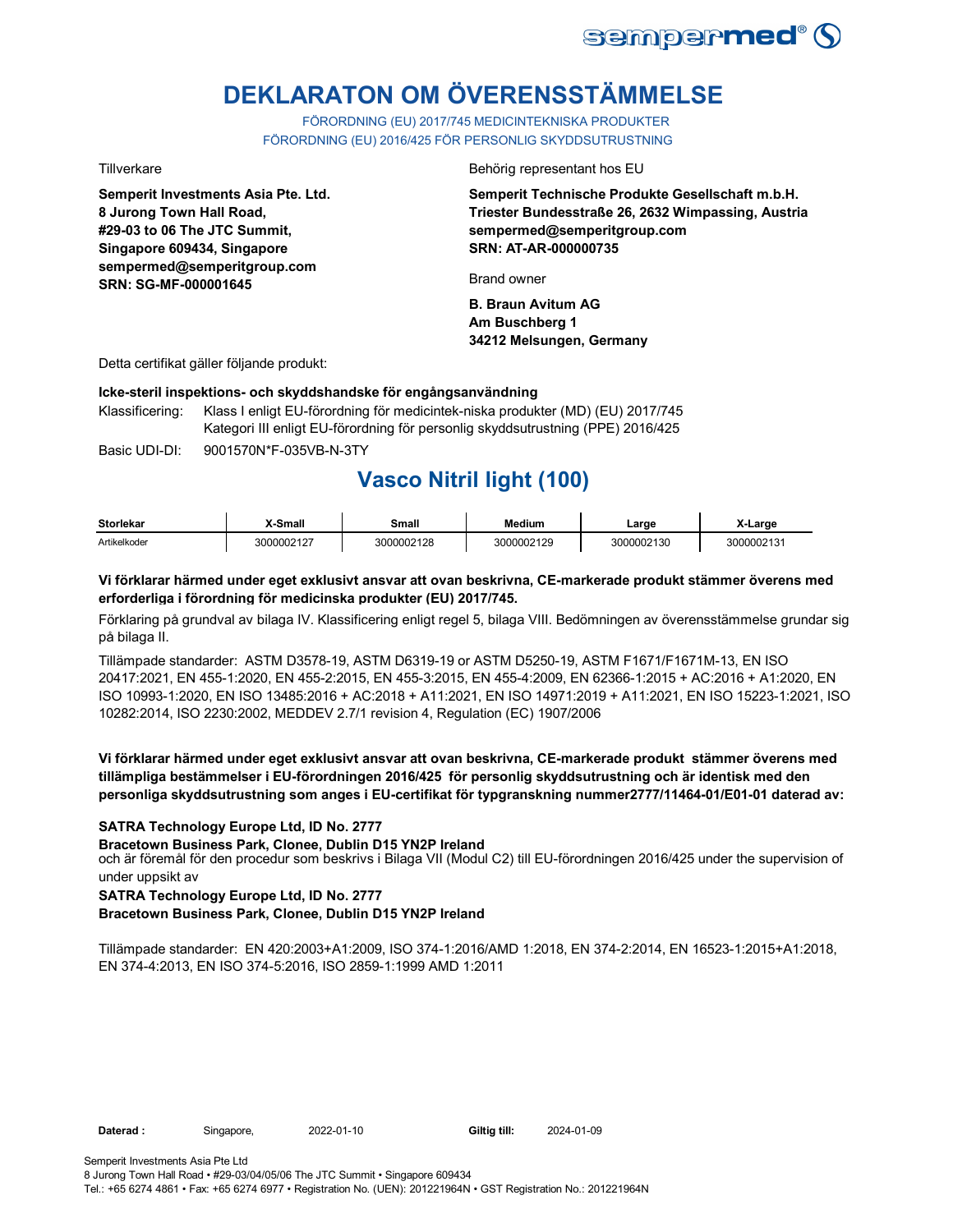

## **KONFORMITETSERKLÆRING**

FORORDNING (EU) 2017/745 OM MEDICINSK UDSTYR FORORDNING (EU) 2016/425 FOR PERSONLIGE VÆRNEMIDLER

**Semperit Investments Asia Pte. Ltd. 8 Jurong Town Hall Road, #29-03 to 06 The JTC Summit, Singapore 609434, Singapore sempermed@semperitgroup.com SRN: SG-MF-000001645**

### Producent EU-befuldmægtigede

**Semperit Technische Produkte Gesellschaft m.b.H. Triester Bundesstraße 26, 2632 Wimpassing, Austria sempermed@semperitgroup.com SRN: AT-AR-000000735**

Brand owner

**B. Braun Avitum AG Am Buschberg 1 34212 Melsungen, Germany**

Dette certifikat er gyldigt for følgende produkter:

## **Ikke-steril undersøgelses- og beskyttelseshandske til engangsbrug**

Klassificering: Klasse I jævnfør (EU) 2017/745 -forordningen for medicinsk udstyr Kategori III jævnfør PVM-forordningen (EU) 2016/425

Basic UDI-DI: 9001570N\*F-035VB-N-3TY 9001570N\*F-035VB-N-3

## **Vasco Nitril light (100)**

| <b>Størrelser</b> | X-Small    | Small      | <b>Medium</b> | Large      | X-Large    |
|-------------------|------------|------------|---------------|------------|------------|
| Artikelnumre      | 3000002127 | 3000002128 | 3000002129    | 3000002130 | 3000002131 |

## **Vi bekræfter hermed under fuldt ansvar, at de ovenfor nævnte CE-mærkede produkter stemmer overens med de krav i forordningen for medicinsk udstyr (EU) 2017/745.**

Erklæring på grundlag af bilag IV. Klassificering i henhold til regel 5, bilag VIII. Overensstemmelsesvurderingen er baseret på bilag II.

Anvendte standarder: ASTM D3578-19, ASTM D6319-19 or ASTM D5250-19, ASTM F1671/F1671M-13, EN ISO 20417:2021, EN 455-1:2020, EN 455-2:2015, EN 455-3:2015, EN 455-4:2009, EN 62366-1:2015 + AC:2016 + A1:2020, EN ISO 10993-1:2020, EN ISO 13485:2016 + AC:2018 + A11:2021, EN ISO 14971:2019 + A11:2021, EN ISO 15223- 1:2021, ISO 10282:2014, ISO 2230:2002, MEDDEV 2.7/1 revision 4, Regulation (EC) 1907/2006

## **Vi bekræfter hermed under fuldt ansvar, at de ovenfor nævnte CE-mærkede produkter stemmer overens med med de afgørende bestemmelser i forordningen (EU) 2016/425 for personlige værnemidler, og er genstand for EU-certificering af typeafprøvning nr.2777/11464-01/E01-01 udstedt gennem:**

**SATRA Technology Europe Ltd, ID No. 2777**

**Bracetown Business Park, Clonee, Dublin D15 YN2P Ireland**

Produkterne er genstand for procedurer jævnfør VII (modul C2) i forordningen med opsyn af

**SATRA Technology Europe Ltd, ID No. 2777**

**Bracetown Business Park, Clonee, Dublin D15 YN2P Ireland**

Anvendte standarder: EN 420:2003+A1:2009, ISO 374-1:2016/AMD 1:2018, EN 374-2:2014, EN 16523- 1:2015+A1:2018, EN 374-4:2013, EN ISO 374-5:2016, ISO 2859-1:1999 AMD 1:2011

Udstedt den: Singapore, 2022-01-10 Gyldig til: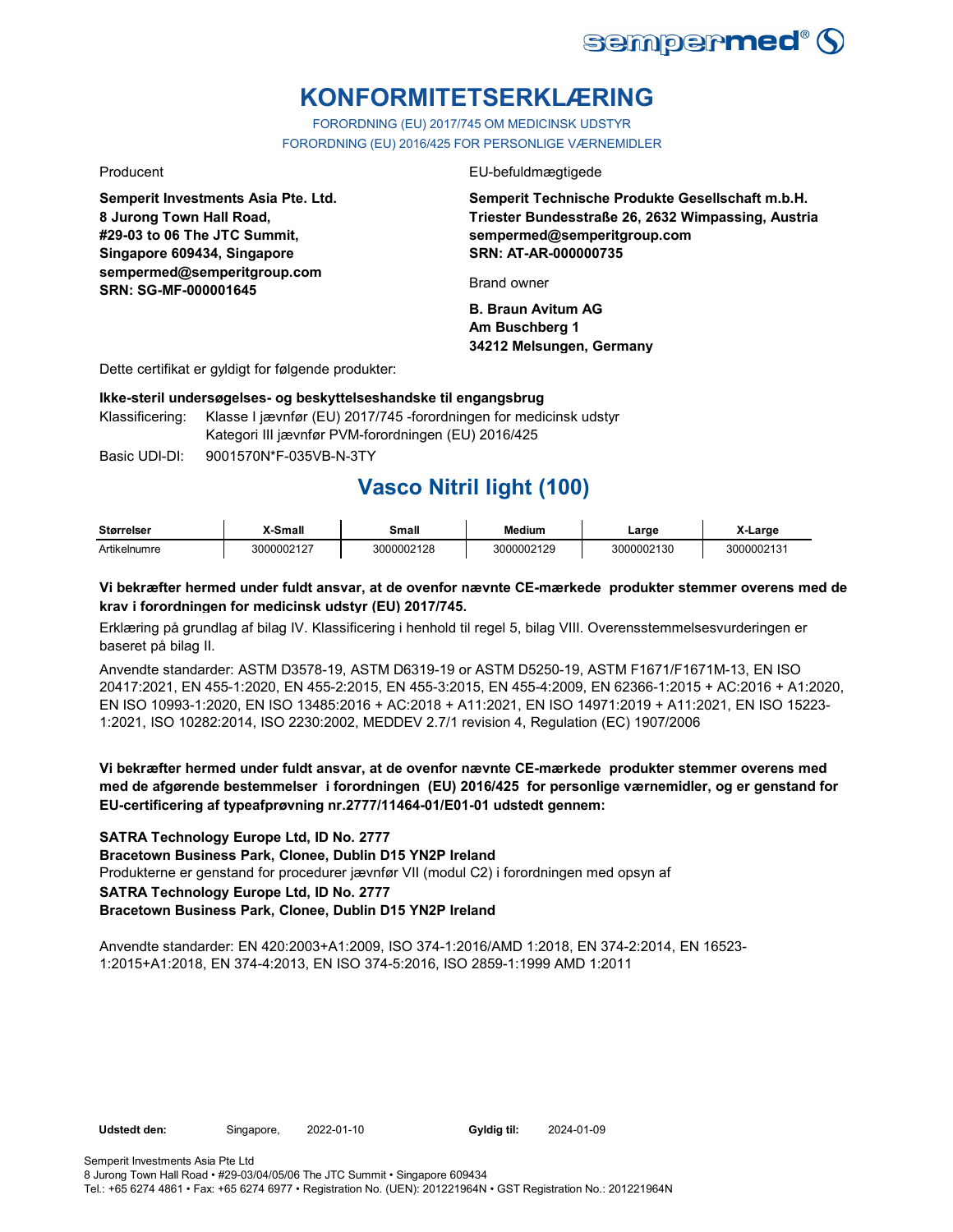

## **KONFORMITETSERKLÆRING**

FORORDNING FOR MEDISINSK UTSTYR (EU) 2017/745 FORORDNING (EU) 2016/425 OM PERSONLIG VERNEUTSTYR

**Semperit Investments Asia Pte. Ltd. 8 Jurong Town Hall Road, #29-03 to 06 The JTC Summit, Singapore 609434, Singapore sempermed@semperitgroup.com SRN: SG-MF-000001645**

Produsent Autorisert representant i EU

**Semperit Technische Produkte Gesellschaft m.b.H. Triester Bundesstraße 26, 2632 Wimpassing, Austria sempermed@semperitgroup.com SRN: AT-AR-000000735**

Brand owner

**B. Braun Avitum AG Am Buschberg 1 34212 Melsungen, Germany**

Dette sertifikatet er gyldig for følgende produkter:

### **Ikke-steril undersøkelses- og beskyttelseshanske for engangsbruk**

Klassifisering: Klasse I i henhold til forordning for medisinsk utstyr (EU) 2017/745 Kategori III i henhold til PVU-forordningen (EU) nr. 2016/425

Basic UDI-DI: 9001570N\*F-035VB-N-3TY

## **Vasco Nitril light (100)**

| <b>Størrelser</b> | X-Small    | Small      | <b>Medium</b> | ∟arge      | -Large     |
|-------------------|------------|------------|---------------|------------|------------|
| Artikkelnumre     | 3000002127 | 3000002128 | 000002129     | 3000002130 | 3000002131 |

### **Vi erklærer herved under eneansvar at det CE-merkede produktet oppfyller de kravene i Uredbet for medisinsk utstyr (EU) 2017/745.**

Erklæring basert på vedlegg IV. Klassifisering i henhold til regel nr. 5, vedlegg VIII. Samsvarsvurderingen er basert på vedlegg II.

Relevante standarder: ASTM D3578-19, ASTM D6319-19 or ASTM D5250-19, ASTM F1671/F1671M-13, EN ISO 20417:2021, EN 455-1:2020, EN 455-2:2015, EN 455-3:2015, EN 455-4:2009, EN 62366-1:2015 + AC:2016 + A1:2020, EN ISO 10993-1:2020, EN ISO 13485:2016 + AC:2018 + A11:2021, EN ISO 14971:2019 + A11:2021, EN ISO 15223- 1:2021, ISO 10282:2014, ISO 2230:2002, MEDDEV 2.7/1 revision 4, Regulation (EC) 1907/2006

**Vi erklærer herved under eneansvar at det CE-merkede produktet som er nevnt ovenfor oppfyller de relevante bestemmelsene i Forordning (EU) nr. 2016/425 om personlig verneutstyr og er gjenstand for EUtypeprøvesertifikat nr. 2777/11464-01/E01-01 utstedt av:**

**SATRA Technology Europe Ltd, ID No. 2777**

**Bracetown Business Park, Clonee, Dublin D15 YN2P Ireland**

Produktet er gjenstand for prosedyren som er beskrevet i Vedlegg VII (Modul C2) i Forordning nr. 2016/425 under tilsyn av

**SATRA Technology Europe Ltd, ID No. 2777**

**Bracetown Business Park, Clonee, Dublin D15 YN2P Ireland**

Relevante standarder: EN 420:2003+A1:2009, ISO 374-1:2016/AMD 1:2018, EN 374-2:2014, EN 16523- 1:2015+A1:2018, EN 374-4:2013, EN ISO 374-5:2016, ISO 2859-1:1999 AMD 1:2011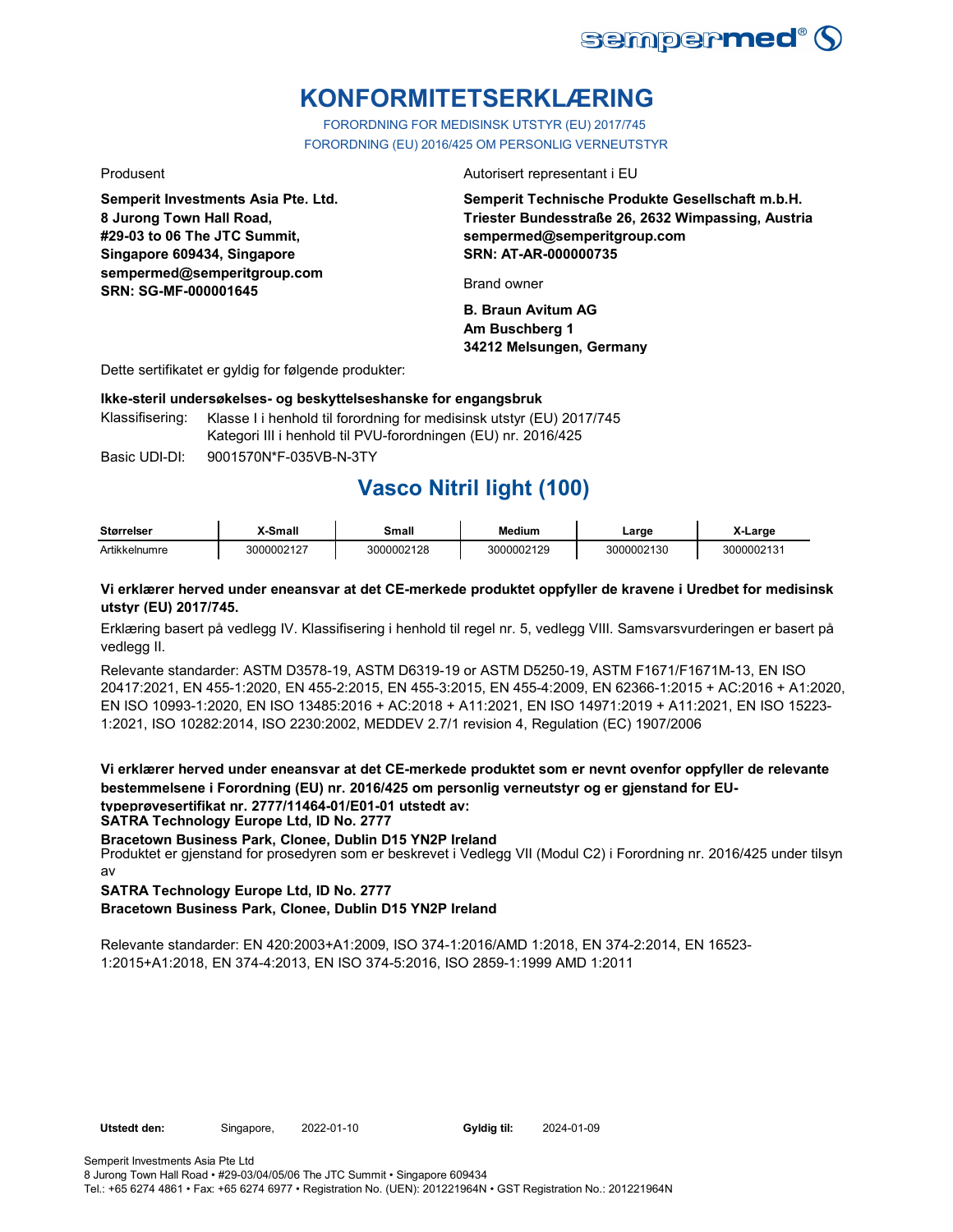

## **VAATIMUSTENMUKAISUUSVAKUUTUS**

LÄÄKINNÄLLISIÄ LAITTEITA KOSKEVA ASETUS (EU) 2017/745 HENKILÖNSUOJAIMISTA ANNETTU ASETUS (EU) 2016/425

**Semperit Investments Asia Pte. Ltd. 8 Jurong Town Hall Road, #29-03 to 06 The JTC Summit, Singapore 609434, Singapore sempermed@semperitgroup.com SRN: SG-MF-000001645**

Valmistaja EU:n valtuutettu edustaja

**Semperit Technische Produkte Gesellschaft m.b.H. Triester Bundesstraße 26, 2632 Wimpassing, Austria sempermed@semperitgroup.com SRN: AT-AR-000000735**

Brand owner

**B. Braun Avitum AG Am Buschberg 1 34212 Melsungen, Germany**

Tämä sertifikaatti koskee seuraavia tuotteita:

### **Kertakäyttöinen ei-steriili tutkimus- ja suojakäsine**

Luokitus: Luokka I lääkinnällisiä laitteita koskevan asetuksen (EU) 2017/745 mukaisesti Luokka III henkilönsuojaimista annetun asetuksen (EU) 2016/425 mukaisesti

Basic UDI-DI: 9001570N\*F-035VB-N-3TY

## **Vasco Nitril light (100)**

| Koot                                             | <b>X-Small</b> | <b>Small</b> | <b>Medium</b> | ∟arge      | _arɑe      |
|--------------------------------------------------|----------------|--------------|---------------|------------|------------|
| $\overline{\phantom{a}}$<br><u>I</u> uotenumerot | 3000002127     | 3000002128   | 3000002129    | 3000002130 | 3000002131 |

## **Täten vahvistamme yksinomaisella vastuullamme, että CE-merkityt tuotteet vastaavat lääkinnällisiä laitteita koskevan asetuksen (EU) 2017/745 mukaisia vaatimuksia.**

Liitteeseen IV perustuva julistus. Luokitus liitteen VIII 5 säännön mukaisesti. Vaatimustenmukaisuuden arviointi perustuu liitteeseen II.

Sovelletut standardit: ASTM D3578-19, ASTM D6319-19 or ASTM D5250-19, ASTM F1671/F1671M-13, EN ISO 20417:2021, EN 455-1:2020, EN 455-2:2015, EN 455-3:2015, EN 455-4:2009, EN 62366-1:2015 + AC:2016 + A1:2020, EN ISO 10993-1:2020, EN ISO 13485:2016 + AC:2018 + A11:2021, EN ISO 14971:2019 + A11:2021, EN ISO 15223- 1:2021, ISO 10282:2014, ISO 2230:2002, MEDDEV 2.7/1 revision 4, Regulation (EC) 1907/2006

## **Täten vahvistamme yksinomaisella vastuullamme, että yllä mainitut CE-merkityt tuotteet vastaavat henkilönsuojaimista annetun asetuksen (EU) 2016/425 mukaisia perustavanlaatuisia vaatimuksia ja niihin sovelletaan EU:n tyyppitarkastustodistusta nro 2777/11464-01/E01-01 laadittu :**

## **SATRA Technology Europe Ltd, ID No. 2777**

**Bracetown Business Park, Clonee, Dublin D15 YN2P Ireland**

Tuotteet ovat asetuksen liitteen VII (moduuli C2) mukaisen menettelyn kohteena, valvonnan suorittaa

**SATRA Technology Europe Ltd, ID No. 2777**

**Bracetown Business Park, Clonee, Dublin D15 YN2P Ireland**

Sovelletut standardit: EN 420:2003+A1:2009, ISO 374-1:2016/AMD 1:2018, EN 374-2:2014, EN 16523- 1:2015+A1:2018, EN 374-4:2013, EN ISO 374-5:2016, ISO 2859-1:1999 AMD 1:2011

**Laadittu :** Singapore, **Voimassa (asti):** 2022-01-10 2024-01-09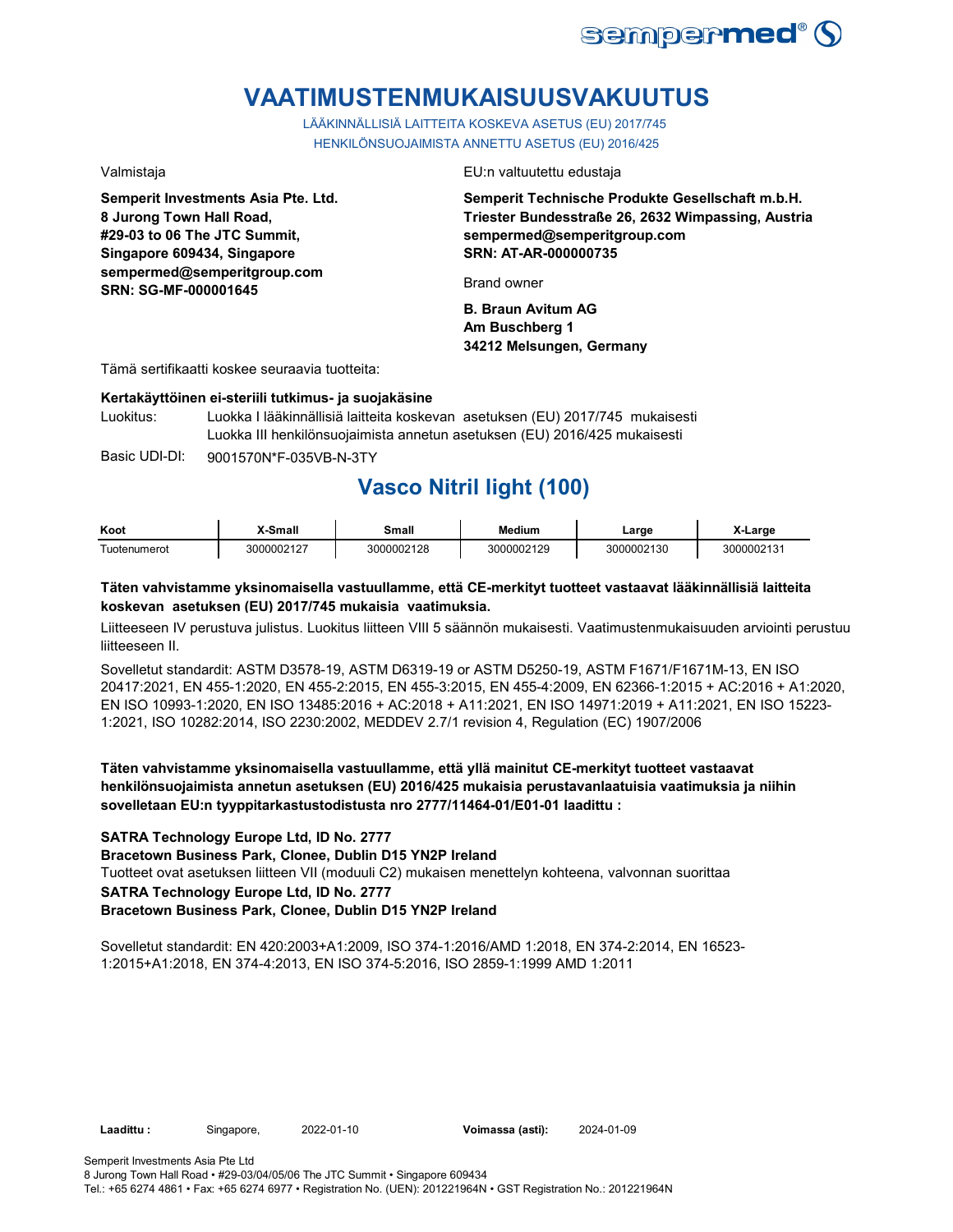

## **ATITIKTIES DEKLARACIJA**

REGLAMENTAS DĖL MEDICINOS PRIETAISŲ (ES) 2017/745 REGLAMENTAS (ES) 2016/425 DĖL ASMENINIŲ APSAUGOS PRIEMONIŲ

**Semperit Investments Asia Pte. Ltd. 8 Jurong Town Hall Road, #29-03 to 06 The JTC Summit, Singapore 609434, Singapore sempermed@semperitgroup.com SRN: SG-MF-000001645**

Gamintojas ES įgaliotas asmuo

**Semperit Technische Produkte Gesellschaft m.b.H. Triester Bundesstraße 26, 2632 Wimpassing, Austria sempermed@semperitgroup.com SRN: AT-AR-000000735**

Brand owner

**B. Braun Avitum AG Am Buschberg 1 34212 Melsungen, Germany**

Šis sertifikatas galioja toliau nurodytiems produktams:

## **Nesterilios vienkartinio naudojimo apžiūros ir apsauginės pirštinės**

Basic UDI-DI: 9001570N\*F-035VB-N-3TY 9001570N\*F-035VB-N-3T Klasifikacija: I klasė pagal reglamentą dėl medicinos prietaisų (ES) 2017/745 III kategorija pagal reglamentą (ES) 2016/425 dėl asmeninių apsaugos priemonių

## **Vasco Nitril light (100)**

| Dvdžiai                 | Small      | Small      | <b>Medium</b> | Large      | _arge     |
|-------------------------|------------|------------|---------------|------------|-----------|
| Prekiu<br><b>umeria</b> | 3000002127 | 3000002128 | 3000002129    | 3000002130 | 000002131 |

## **Prisiimdami visą atsakomybę šiuo dokumentu patvirtiname, kad CE paženklinti produktai atitinka reglamentą dėl medicinos prietaisų (ES) 2017/745 reikalavimus.**

Deklaracija, pagrįsta IV priedu. Klasifikavimas pagal VIII priedo 5 taisyklę. Atitikties įvertinimas pagal II priedą.

Taikomi standartai: ASTM D3578-19, ASTM D6319-19 or ASTM D5250-19, ASTM F1671/F1671M-13, EN ISO 20417:2021, EN 455-1:2020, EN 455-2:2015, EN 455-3:2015, EN 455-4:2009, EN 62366-1:2015 + AC:2016 + A1:2020, EN ISO 10993- 1:2020, EN ISO 13485:2016 + AC:2018 + A11:2021, EN ISO 14971:2019 + A11:2021, EN ISO 15223-1:2021, ISO 10282:2014, ISO 2230:2002, MEDDEV 2.7/1 revision 4, Regulation (EC) 1907/2006

**Prisiimdami visą atsakomybę, šiuo dokumentu patvirtiname, kad anksčiau paminėti CE paženklinti produktai atitinka svarbiausius reglamentą dėl asmeninių apsaugos priemonių (ES) 2016/425 reikalavimus ir yra ES tipo tyrimo sertifikato Nr. objektas. 2777/11464-01/E01-01 išduota :**

## **SATRA Technology Europe Ltd, ID No. 2777**

**Bracetown Business Park, Clonee, Dublin D15 YN2P Ireland**

Produktai yra metodo objektas pagal reglamentą VII priedą (modulis C2) prižiūrint

## **SATRA Technology Europe Ltd, ID No. 2777**

## **Bracetown Business Park, Clonee, Dublin D15 YN2P Ireland**

Taikomi standartai: EN 420:2003+A1:2009, ISO 374-1:2016/AMD 1:2018, EN 374-2:2014, EN 16523-1:2015+A1:2018, EN 374-4:2013, EN ISO 374-5:2016, ISO 2859-1:1999 AMD 1:2011

**Išduota :** Singapore, 2022-01-10

Galioja iki: 2024-01-09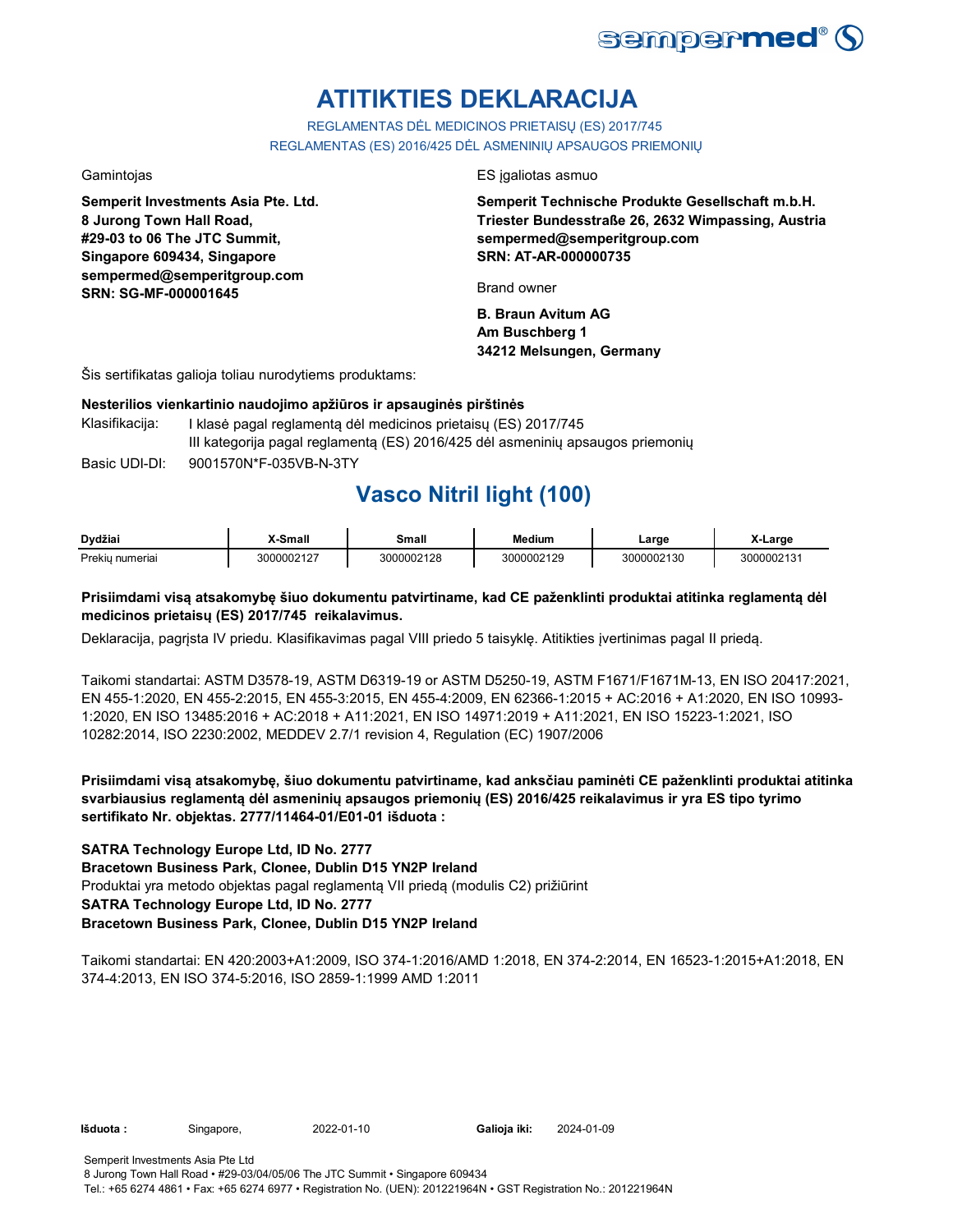

# **ATBILSTĪBAS DEKLARĀCIJA**

MEDICĪNAS IERĪČU REGULA (ES) 2017/745

REGULA (ES) 2016/425 PAR INDIVIDUĀLAJIEM AIZSARDZĪBAS LĪDZEKLIEM

**Semperit Investments Asia Pte. Ltd. 8 Jurong Town Hall Road, #29-03 to 06 The JTC Summit, Singapore 609434, Singapore sempermed@semperitgroup.com SRN: SG-MF-000001645**

Likumīgais ražotājs Pilnvarotais pārstāvis ES

**Semperit Technische Produkte Gesellschaft m.b.H. Triester Bundesstraße 26, 2632 Wimpassing, Austria sempermed@semperitgroup.com SRN: AT-AR-000000735**

Brand owner

**B. Braun Avitum AG Am Buschberg 1 34212 Melsungen, Germany**

Šis sertifikāts ir derīgs šādam produktam:

### **Nesterili izmeklēšanas aizsargcimdi vienreizējai lietošanai**

Klasifikācija: I klase saskanā ar medicīnas ierīču Regulu (ES) 2017/745 III kategorija saskaņā ar IAL Regulu (ES) 2016/425

Basic UDI-DI: 9001570N\*F-035VB-N-3TY

## **Vasco Nitril light (100)**

| Izmēri          | X-Small    | Small      | <b>Medium</b> | Large      | X-Larɑe    |
|-----------------|------------|------------|---------------|------------|------------|
| Artikula numurs | 3000002127 | 3000002128 | 3000002129    | 3000002130 | 3000002131 |

## **Ar šo mēs apliecinām, ka iepriekš aprakstītais produkts ar CE marķējumu atbilst medicīnas ierīču (ES) 2017/745 regulas prasībām.**

Deklarācija, pamatojoties uz IV pielikumu. Klasifikācija saskaņā ar VIII pielikuma 5. noteikumu. Atbilstības novērtēšanas pamatā ir II pielikums.

Piemērotie standarti: ASTM D3578-19, ASTM D6319-19 or ASTM D5250-19, ASTM F1671/F1671M-13, EN ISO 20417:2021, EN 455-1:2020, EN 455-2:2015, EN 455-3:2015, EN 455-4:2009, EN 62366-1:2015 + AC:2016 + A1:2020, EN ISO 10993-1:2020, EN ISO 13485:2016 + AC:2018 + A11:2021, EN ISO 14971:2019 + A11:2021, EN ISO 15223- 1:2021, ISO 10282:2014, ISO 2230:2002, MEDDEV 2.7/1 revision 4, Regulation (EC) 1907/2006

**Ar šo mēs apliecinām, ka iepriekš aprakstītais produkts ar CE marķējumu atbilst Regulas (ES) 2016/425 par individuālajiem aizsardzības līdzekļiem piemērojamajiem noteikumiem un ir identisks individuālajiem aizsardzības līdzekļiem, uz kuriem attiecas ES tipa pārbaudes sertifikāts Nr. 2777/11464-01/E01-01 izdots :**

**SATRA Technology Europe Ltd, ID No. 2777**

**Bracetown Business Park, Clonee, Dublin D15 YN2P Ireland**

un uz to attiecas Regulas (ES) 2016/425 VII pielikumā (C2 modulis) noteiktā procedūra

**SATRA Technology Europe Ltd, ID No. 2777**

**Bracetown Business Park, Clonee, Dublin D15 YN2P Ireland**

Piemērotie standarti: EN 420:2003+A1:2009, ISO 374-1:2016/AMD 1:2018, EN 374-2:2014, EN 16523-1:2015+A1:2018, EN 374-4:2013, EN ISO 374-5:2016, ISO 2859-1:1999 AMD 1:2011

**Izdots :** Singapore, 2022-01-10

Semperit Investments Asia Pte Ltd 8 Jurong Town Hall Road • #29-03/04/05/06 The JTC Summit • Singapore 609434 Tel.: +65 6274 4861 • Fax: +65 6274 6977 • Registration No. (UEN): 201221964N • GST Registration No.: 201221964N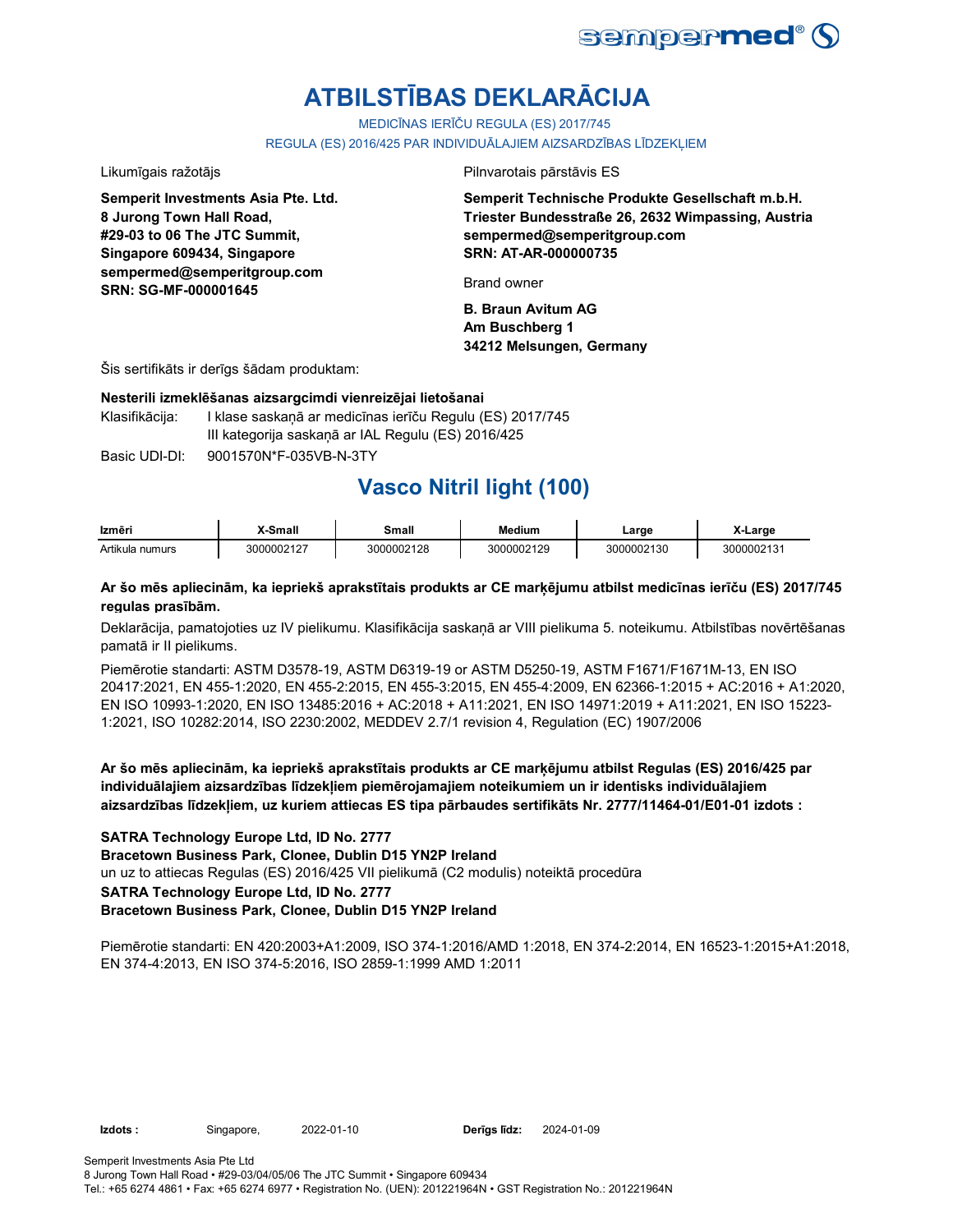

## **VASTAVUSDEKLARATSIOON**

MEDITSIINITOODETE MÄÄRUS (EL) 2017/745 ISIKUKAITSEVAHENDITE MÄÄRUS (EL) 2016/425

**Semperit Investments Asia Pte. Ltd. 8 Jurong Town Hall Road, #29-03 to 06 The JTC Summit, Singapore 609434, Singapore sempermed@semperitgroup.com SRN: SG-MF-000001645**

Tootja Volitatud esindaja EL-is

**Semperit Technische Produkte Gesellschaft m.b.H. Triester Bundesstraße 26, 2632 Wimpassing, Austria sempermed@semperitgroup.com SRN: AT-AR-000000735**

Brand owner

**B. Braun Avitum AG Am Buschberg 1 34212 Melsungen, Germany**

See sertifikaat kehtib järgmistele toodetele:

## **Mittesteriilne läbivaatus- ja kaitsekinnas ühekordseks kasutuseks**

Basic UDI-DI: 9001570N\*F-035VB-N-3TY 9001570N\*F-035VB-N-3T Klassifikatsioon: I klass kooskõlas meditsiinitoodete määrusega (EU) 2017/745 III kategooria kooskõlas isikukaitsevahendite määrusega (EL) 2016/425

## **Vasco Nitril light (100)**

| Suuruseo              | ๛๛<br>шаг     | <br>шан       | <b>Medium</b>          | _argr    | _arge   |
|-----------------------|---------------|---------------|------------------------|----------|---------|
| -<br>enumbrid<br>note | 0.00107<br>ΙZ | ገበበ2128<br>__ | NNN 21 20<br>ח ג<br>__ | 00002130 | ากกกว1. |

## **Kinnitame oma ainuvastutusel, et CE-märgisega tooted on kooskõlas meditsiinitoodete määruse (EU) 2017/745 nõuetega.**

Deklaratsioon põhineb IV lisal. Klassifikatsioon kooskõlas VIII lisa 5. reegliga. Vastavushindamine põhineb II lisal.

Kohaldatud normid: ASTM D3578-19, ASTM D6319-19 or ASTM D5250-19, ASTM F1671/F1671M-13, EN ISO 20417:2021, EN 455-1:2020, EN 455-2:2015, EN 455-3:2015, EN 455-4:2009, EN 62366-1:2015 + AC:2016 + A1:2020, EN ISO 10993- 1:2020, EN ISO 13485:2016 + AC:2018 + A11:2021, EN ISO 14971:2019 + A11:2021, EN ISO 15223-1:2021, ISO 10282:2014, ISO 2230:2002, MEDDEV 2.7/1 revision 4, Regulation (EC) 1907/2006

**Kinnitame oma ainuvastutusel, et eespool nimetatud CE-märgistusega tooted on kooskõlas isikukaitsevahendite määruse (EL) 2016/425 põhisätetega ning on identsed isikukaitsevahenditega, mille kohta on välja antud EÜ tüübihindamistõend nr2777/11464-01/E01-01 välja :**

## **SATRA Technology Europe Ltd, ID No. 2777**

**Bracetown Business Park, Clonee, Dublin D15 YN2P Ireland**

Toodetele kohaldub määruse VII lisa (moodul C2) menetlus, mille üle teostab järelevalvet

## **SATRA Technology Europe Ltd, ID No. 2777**

## **Bracetown Business Park, Clonee, Dublin D15 YN2P Ireland**

Kohaldatud normid: EN 420:2003+A1:2009, ISO 374-1:2016/AMD 1:2018, EN 374-2:2014, EN 16523-1:2015+A1:2018, EN 374-4:2013, EN ISO 374-5:2016, ISO 2859-1:1999 AMD 1:2011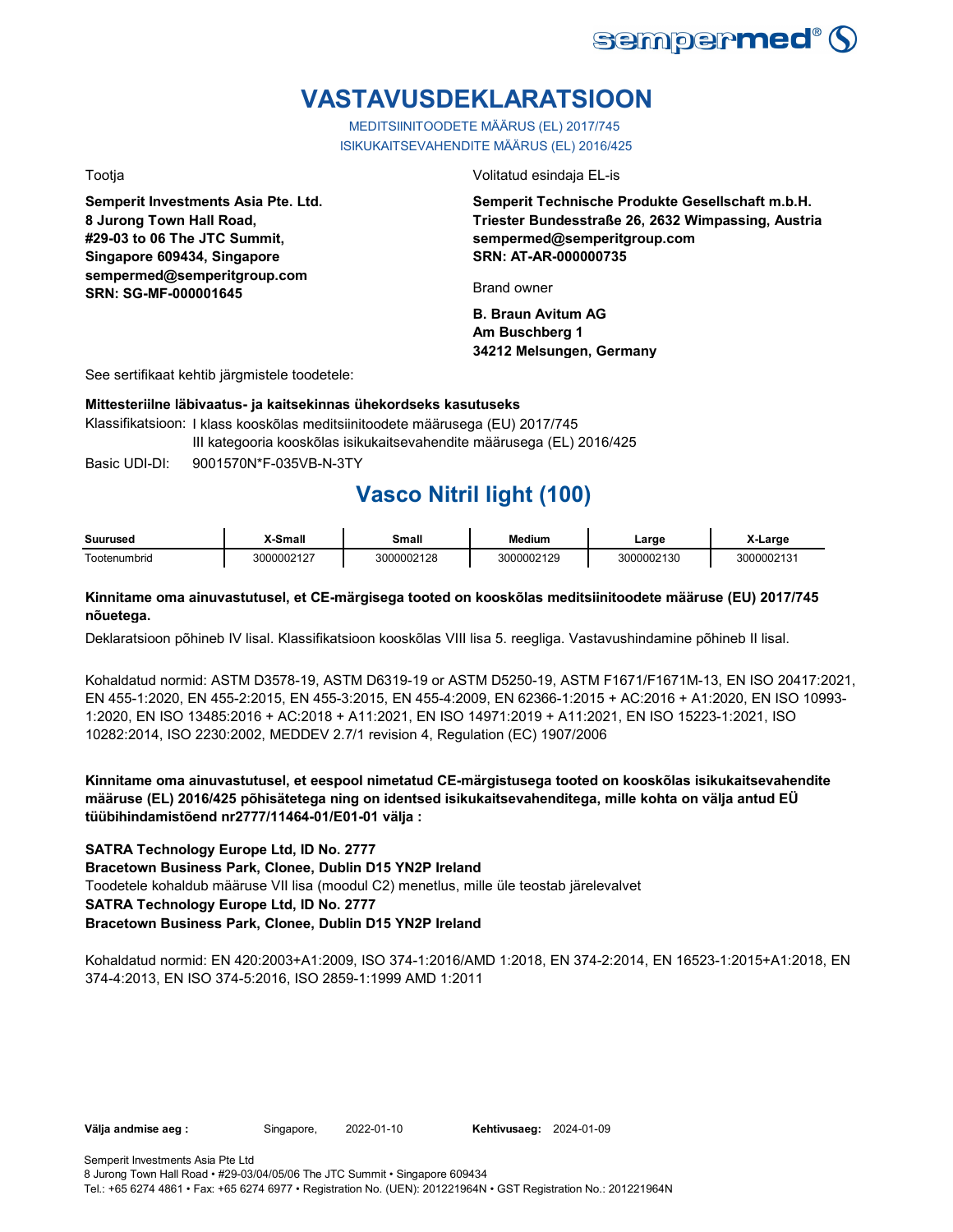

# **PROHLÁŠENÍ O SHODĚ**

NAŘÍZENÍ O ZDRAVOTNICKÝCH PROSTŘEDCÍCH (EU) 2017/745 NAŘÍZENÍ (EU) 2016/425 PRO OSOBNÍ OCHRANNÉ PROSTŘEDKY

**Semperit Investments Asia Pte. Ltd. 8 Jurong Town Hall Road, #29-03 to 06 The JTC Summit, Singapore 609434, Singapore sempermed@semperitgroup.com SRN: SG-MF-000001645**

Výrobce EU zplnomocněný zástupce

**Semperit Technische Produkte Gesellschaft m.b.H. Triester Bundesstraße 26, 2632 Wimpassing, Austria sempermed@semperitgroup.com SRN: AT-AR-000000735**

Brand owner

**B. Braun Avitum AG Am Buschberg 1 34212 Melsungen, Germany**

Tento certifikát je platný pro následující produkty:

## **Nesterilní vyšetřovací a ochranné rukavice pro jednorázové použití**

Klasifikace Třída I podle nařízení o zdravotnických prostředcích (EU) 2017/745 Kategorie III podle nařízení o OOP (EU) 2016/425

Basic UDI-DI: 9001570N\*F-035VB-N-3TY 9001570N\*F-035VB-N-3T

## **Vasco Nitril light (100)**

| Velikosti      | X-Small    | Small      | Medium     | ∟arɑe      | X-Large    |
|----------------|------------|------------|------------|------------|------------|
| Číslo produktu | 3000002127 | 3000002128 | 3000002129 | 3000002130 | 3000002131 |

## **Tímto potvrzujeme s výlučnou odpovědností, že produkty označené CE souhlasí se požadavky nařízení o zdravotnických prostředcích (EU) 2017/745.**

Prohlášení na základě přílohy IV. Klasifikace podle pravidla 5 přílohy VIII. Posouzení shody je založeno na příloze II.

Použité normy: ASTM D3578-19, ASTM D6319-19 or ASTM D5250-19, ASTM F1671/F1671M-13, EN ISO 20417:2021, EN 455-1:2020, EN 455-2:2015, EN 455-3:2015, EN 455-4:2009, EN 62366-1:2015 + AC:2016 + A1:2020, EN ISO 10993-1:2020, EN ISO 13485:2016 + AC:2018 + A11:2021, EN ISO 14971:2019 + A11:2021, EN ISO 15223-1:2021, ISO 10282:2014, ISO 2230:2002, MEDDEV 2.7/1 revision 4, Regulation (EC) 1907/2006

**Tímto potvrzujeme s výlučnou odpovědností, že výše uvedené produkty označené jako CE souhlasí s příslušnými ustanoveními nařízení (EU) 2016/425 pro Osobní ochranné prostředky a jsou předmětem přezkoušení EU č.2777/11464-01/E01-01 vystaveno :**

**SATRA Technology Europe Ltd, ID No. 2777**

**Bracetown Business Park, Clonee, Dublin D15 YN2P Ireland**

Produkty jsou předmětem procesu podle dodatku VII (moduly, C2) nařízení pod dohledem

**SATRA Technology Europe Ltd, ID No. 2777**

## **Bracetown Business Park, Clonee, Dublin D15 YN2P Ireland**

Použité normy: EN 420:2003+A1:2009, ISO 374-1:2016/AMD 1:2018, EN 374-2:2014, EN 16523-1:2015+A1:2018, EN 374-4:2013, EN ISO 374-5:2016, ISO 2859-1:1999 AMD 1:2011

2022-01-10 2024-01-09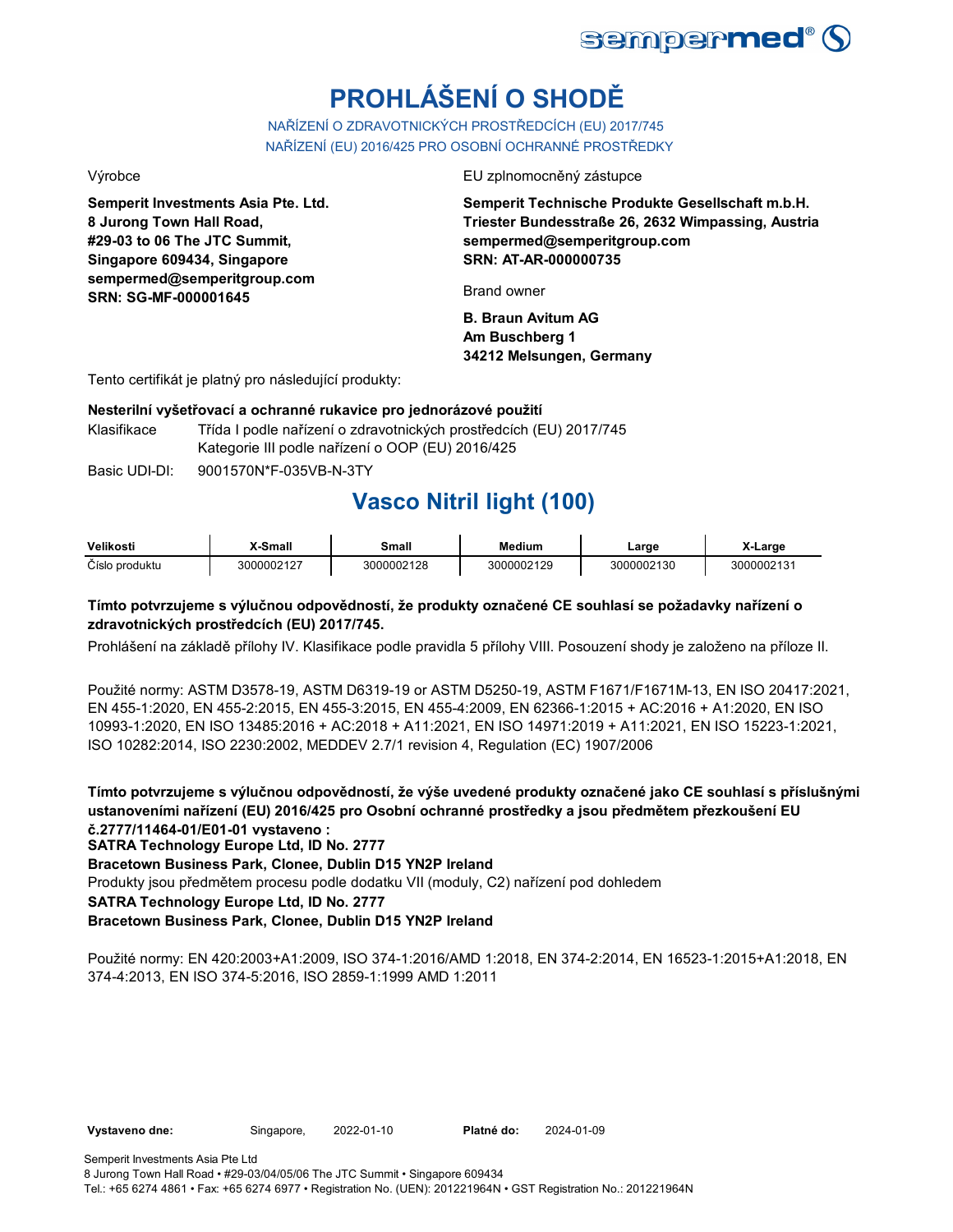

# **VYHLÁSENIE O ZHODE**

NARIADENIE (EU) 2017/745 O ZDRAVOTNÍCKYCH POMÔCKACH NARIADENIE (EÚ) 2016/425 O OSOBNÝCH OCHRANNÝCH PROSTRIEDKOCH

**Semperit Investments Asia Pte. Ltd. 8 Jurong Town Hall Road, #29-03 to 06 The JTC Summit, Singapore 609434, Singapore sempermed@semperitgroup.com SRN: SG-MF-000001645**

Výrobca Splnomocnenec pre EÚ

**Semperit Technische Produkte Gesellschaft m.b.H. Triester Bundesstraße 26, 2632 Wimpassing, Austria sempermed@semperitgroup.com SRN: AT-AR-000000735**

Brand owner

**B. Braun Avitum AG Am Buschberg 1 34212 Melsungen, Germany**

Tento certifikát je platný pre nasledujúce body:

## **Nesterilné vyšetrovacie a ochranné rukavice na jedno použitie**

Basic UDI-DI: 9001570N\*F-035VB-N-3TY 9001570N\*F-035VB-N-3T Klasifikácia: Trieda I podľa Nariadenia (EU) 2017/745 o zdravotníckych pomôckach Kategória III podľa Nariadenia o osobných ochranných pomôckach (EU) 2016/425

## **Vasco Nitril light (100)**

| Veľkosti      | X-Small    | Small      | <b>Medium</b> | ∟arge      | X-Large    |
|---------------|------------|------------|---------------|------------|------------|
| Výrobné čísla | 3000002127 | 3000002128 | 3000002129    | 3000002130 | 3000002131 |

## **Týmto vo svojej výhradnej zodpovednosti potvrdzujeme, že výrobky označené symbolom CE sú v súlade so požiadavkami Nariadenia (EU) 2017/745 o zdravotníckych pomôckach.**

Vyhlásenie na základe prílohy IV. Klasifikácia podľa pravidla 5 prílohy VIII. Posudzovanie zhody je založené na prílohe II.

Súvisiace normy: ASTM D3578-19, ASTM D6319-19 or ASTM D5250-19, ASTM F1671/F1671M-13, EN ISO 20417:2021, EN 455-1:2020, EN 455-2:2015, EN 455-3:2015, EN 455-4:2009, EN 62366-1:2015 + AC:2016 + A1:2020, EN ISO 10993- 1:2020, EN ISO 13485:2016 + AC:2018 + A11:2021, EN ISO 14971:2019 + A11:2021, EN ISO 15223-1:2021, ISO 10282:2014, ISO 2230:2002, MEDDEV 2.7/1 revision 4, Regulation (EC) 1907/2006

**Týmto vo svojej výhradnej zodpovednosti potvrdzujeme, že výrobky označené symbolom CE sú v súlade so smerodajnými ustanoveniami Nariadenia (EÚ) 2016/425 o osobných ochranných prostriedkoch a sú predmetom EU - Osvedčenia o typovej skúške č. 2777/11464-01/E01-01 vyhotovené :**

## **SATRA Technology Europe Ltd, ID No. 2777**

**Bracetown Business Park, Clonee, Dublin D15 YN2P Ireland**

Výrobky sú predmetom konania podľa dodatku VII (moduly C2) Nariadenia pod dohľadom

## **SATRA Technology Europe Ltd, ID No. 2777**

## **Bracetown Business Park, Clonee, Dublin D15 YN2P Ireland**

Súvisiace normy: EN 420:2003+A1:2009, ISO 374-1:2016/AMD 1:2018, EN 374-2:2014, EN 16523-1:2015+A1:2018, EN 374-4:2013, EN ISO 374-5:2016, ISO 2859-1:1999 AMD 1:2011

Vyhotovené dňa: Singapore, 2022-01-10 Platné do: 2024-01-09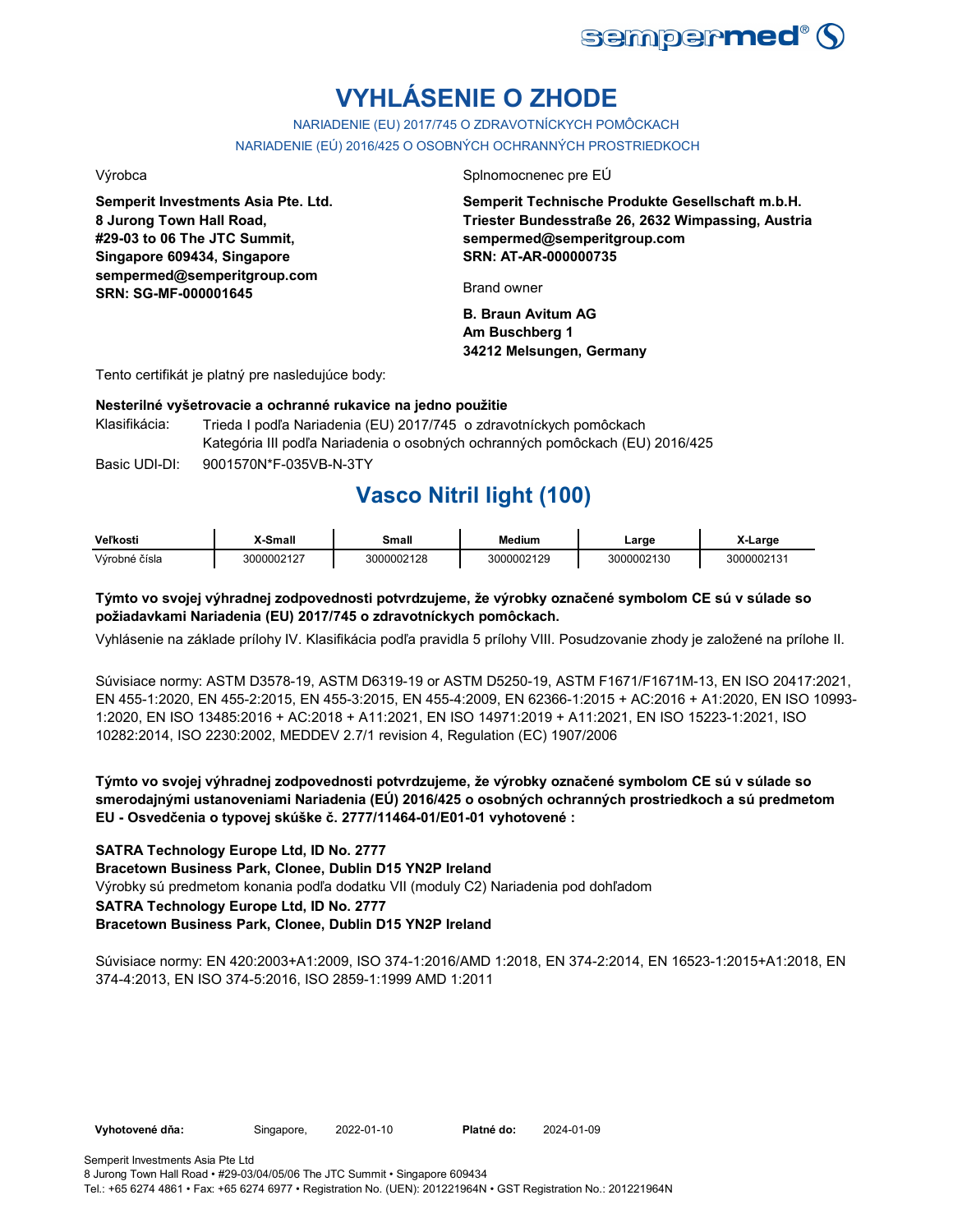

# **MEGFELELŐSÉGI NYILATKOZAT**

ORVOSTECHNIKAI ESZKÖZÖKRŐL SZÓLÓ (EU) 2017/745 RENDELET EGYÉNI VÉDŐESZKÖZÖKRŐL SZÓLÓ (EU) 2016/425 RENDELET

**Semperit Investments Asia Pte. Ltd. 8 Jurong Town Hall Road, #29-03 to 06 The JTC Summit, Singapore 609434, Singapore sempermed@semperitgroup.com SRN: SG-MF-000001645**

#### Gyártó EU-meghatalmazott

**Semperit Technische Produkte Gesellschaft m.b.H. Triester Bundesstraße 26, 2632 Wimpassing, Austria sempermed@semperitgroup.com SRN: AT-AR-000000735**

Brand owner

**B. Braun Avitum AG Am Buschberg 1 34212 Melsungen, Germany**

Ez a tanúsítvány a következő termékekre érvényes:

### **Egyszer használatos, nem steril vizsgálati- és védőkesztyű**

Osztályozás: I. osztály az orvostechnikai eszközökről szóló (EU) 2017/745 rendelet szerint III. kategória az egyéni védőeszközökről szóló (EU) 2016/425 rendelet szerint

Basic UDI-DI: 9001570N\*F-035VB-N-3TY 9001570N\*F-035VB-N-3T

## **Vasco Nitril light (100)**

| Méretek    | X-Small    | <b>Small</b> | Medium     | ∟arge      | X-Large                |
|------------|------------|--------------|------------|------------|------------------------|
| Cikkszámok | 3000002127 | 3000002128   | 3000002129 | 3000002130 | 300000213 <sup>.</sup> |

## **Ezennel kizárólagos felelősségünk mellett kijelentjük, hogy a CE jelzésű termékek eszközökről szóló (EU) 2017/745 rendelet alapvető előírásainak.**

Con la presente, dichiariamo sotto la nostra esclusiva responsabilità che il prodotto con marchio CE sopra descritto soddisfa i requisiti del regolamento sui dispositivi medici (UE) 2017/745 .

Alkalmazott szabványok: ASTM D3578-19, ASTM D6319-19 or ASTM D5250-19, ASTM F1671/F1671M-13, EN ISO 20417:2021, EN 455-1:2020, EN 455-2:2015, EN 455-3:2015, EN 455-4:2009, EN 62366-1:2015 + AC:2016 + A1:2020, EN ISO 10993-1:2020, EN ISO 13485:2016 + AC:2018 + A11:2021, EN ISO 14971:2019 + A11:2021, EN ISO 15223-1:2021, ISO 10282:2014, ISO 2230:2002, MEDDEV 2.7/1 revision 4, Regulation (EC) 1907/2006

**Ezennel kizárólagos felelősségünk mellett kijelentjük, hogy a fent említett CE jelzésű termékek megfelelnek az egyéni védőeszközökre irányuló 2016/425/EU rendelet vonatkozó előírásainak és vonatkozik rájuk a megfelelő számú EU-típusvizsgálati tanúsítvány 2777/11464-01/E01-01 kelt :**

## **SATRA Technology Europe Ltd, ID No. 2777**

**Bracetown Business Park, Clonee, Dublin D15 YN2P Ireland**

A termékekre vonatkozik a rendelet VII. melléklete (C2 modul) szerinti eljárás a következő személy felügyelete mellett:

## **SATRA Technology Europe Ltd, ID No. 2777**

**Bracetown Business Park, Clonee, Dublin D15 YN2P Ireland**

Alkalmazott szabványok: EN 420:2003+A1:2009, ISO 374-1:2016/AMD 1:2018, EN 374-2:2014, EN 16523- 1:2015+A1:2018, EN 374-4:2013, EN ISO 374-5:2016, ISO 2859-1:1999 AMD 1:2011

Semperit Investments Asia Pte Ltd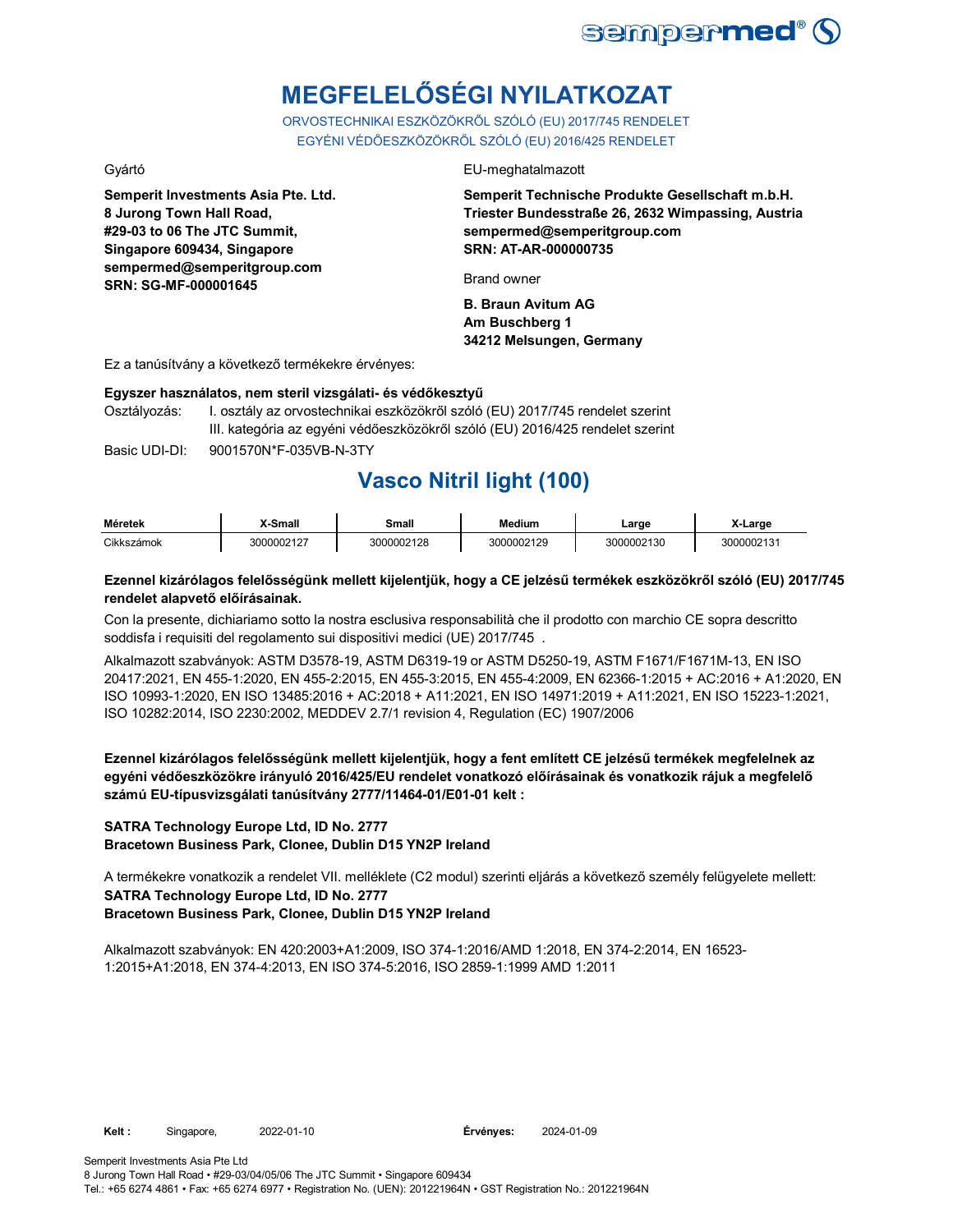

## **IZJAVA O SKLADNOSTI**

UREDBA O MEDICINSKIH PRIPOMOČKIH (EU) 2017/745/EGS UREDBA (EU) 2016/425 ZA OSEBNO VAROVALNO OPREMO

**Semperit Investments Asia Pte. Ltd. 8 Jurong Town Hall Road, #29-03 to 06 The JTC Summit, Singapore 609434, Singapore sempermed@semperitgroup.com SRN: SG-MF-000001645**

Proizvajalec **Proizvajalec** Pooblaščen zastopnik EU

**Semperit Technische Produkte Gesellschaft m.b.H. Triester Bundesstraße 26, 2632 Wimpassing, Austria sempermed@semperitgroup.com SRN: AT-AR-000000735**

Brand owner

**B. Braun Avitum AG Am Buschberg 1 34212 Melsungen, Germany**

To potrdilo velja za naslednje izdelke:

**Nesterilne zaščitne rokavice in rokavice za preglede za enkratno uporabo**

Klasifikacija: Razred I v skladu z Uredbo o medicinskih pripomočkih (EU) 2017/745/EGS Kategorija III v skladu z Uredbo OVO (EU) 2016/425

Basic UDI-DI: 9001570N\*F-035VB-N-3TY 9001570N\*F-035VB-N-3T

## **Vasco Nitril light (100)**

| Velikosti         | X-Small    | Small      | <b>Medium</b> | ∟arge      | X-Large    |
|-------------------|------------|------------|---------------|------------|------------|
| Številke izdelkov | 3000002127 | 3000002128 | 3000002129    | 3000002130 | 3000002131 |

## **S to izključno odgovornostjo izjavljamo, da so izdelki z oznako CE v skladu z zahtevami Uredbe za medicinske pripomočke (EU) 2017/745.**

Izjava na podlagi Priloge IV. Razvrstitev v skladu s Prilogo VIII k Pravilniku 5. Ocenjevanje skladnosti temelji na Prilogi II.

Uporabljeni standardi: ASTM D3578-19, ASTM D6319-19 or ASTM D5250-19, ASTM F1671/F1671M-13, EN ISO 20417:2021, EN 455-1:2020, EN 455-2:2015, EN 455-3:2015, EN 455-4:2009, EN 62366-1:2015 + AC:2016 + A1:2020, EN ISO 10993-1:2020, EN ISO 13485:2016 + AC:2018 + A11:2021, EN ISO 14971:2019 + A11:2021, EN ISO 15223- 1:2021, ISO 10282:2014, ISO 2230:2002, MEDDEV 2.7/1 revision 4, Regulation (EC) 1907/2006

**S to izključno odgovornostjo izjavljamo, da so zgoraj navedeni izdelki z oznako CE v skladu z bistvenimi zahtevami Uredbe (EU) 2016/425 za osebno varovalno opremo in so predmet certifikata ES o pregledu tipa št. 2777/11464- 01/E01-01 izdano :**

**SATRA Technology Europe Ltd, ID No. 2777**

**Bracetown Business Park, Clonee, Dublin D15 YN2P Ireland**

Izdelki so predmet postopka v skladu s Prilogo VII (modul C2) uredbe pod nadzorom

**SATRA Technology Europe Ltd, ID No. 2777**

**Bracetown Business Park, Clonee, Dublin D15 YN2P Ireland**

Uporabljeni standardi: EN 420:2003+A1:2009, ISO 374-1:2016/AMD 1:2018, EN 374-2:2014, EN 16523-1:2015+A1:2018, EN 374-4:2013, EN ISO 374-5:2016, ISO 2859-1:1999 AMD 1:2011

**Izdano dne:** Singapore, 2022-01-10

**Veliavno do: 2024-01-09**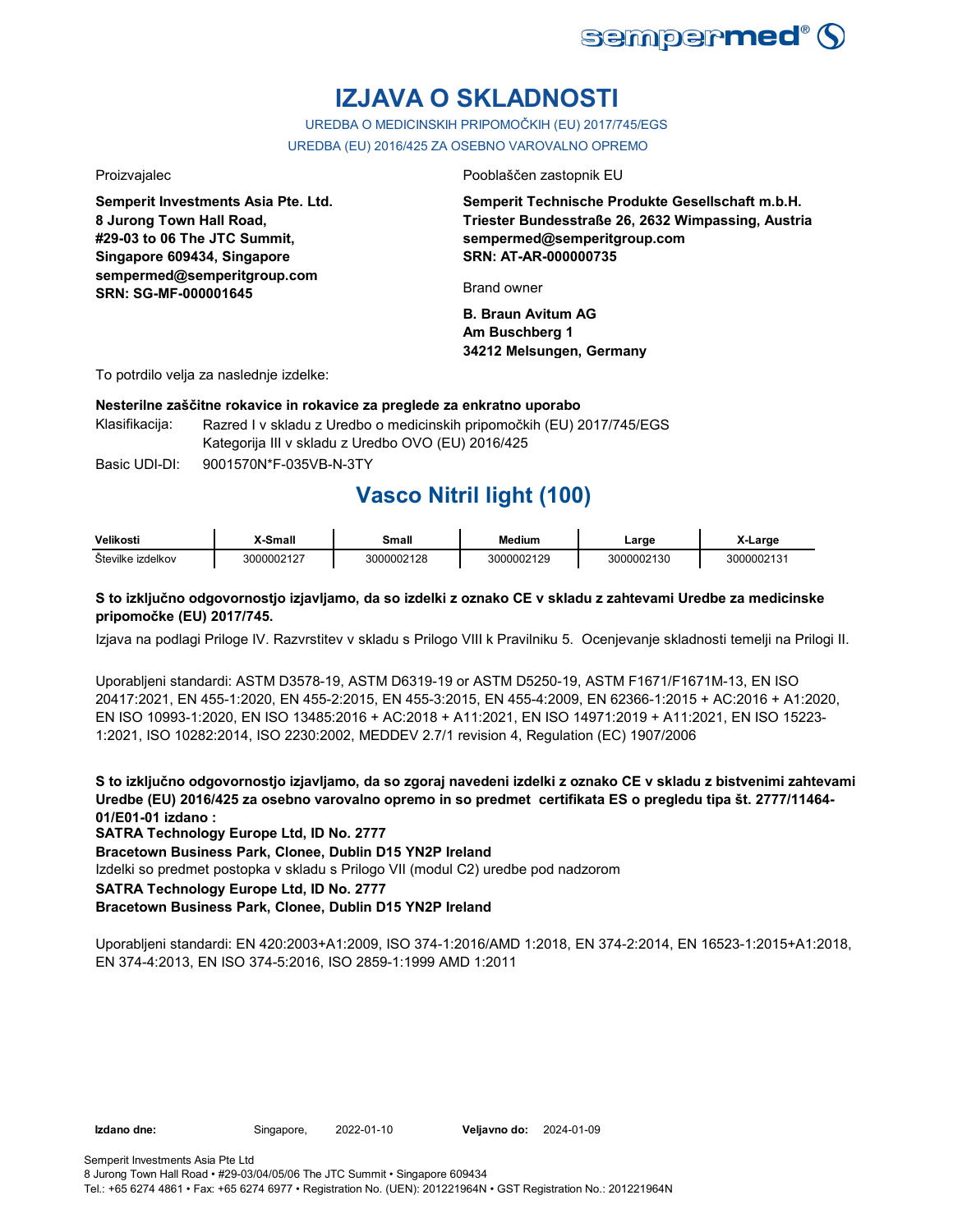

# **IZJAVA O SUKLADNOSTI**

UREDBA O MEDICINSKIM PROIZVODIMA (EU) 2017/745 UREDBA (EU) 2016/425 O OSOBNOJ ZAŠTITNOJ OPREMI

**Semperit Investments Asia Pte. Ltd. 8 Jurong Town Hall Road, #29-03 to 06 The JTC Summit, Singapore 609434, Singapore sempermed@semperitgroup.com SRN: SG-MF-000001645**

Proizvođač Ovlašteni predstavnik u EU

**Semperit Technische Produkte Gesellschaft m.b.H. Triester Bundesstraße 26, 2632 Wimpassing, Austria sempermed@semperitgroup.com SRN: AT-AR-000000735**

Brand owner

**B. Braun Avitum AG Am Buschberg 1 34212 Melsungen, Germany**

Ovaj certifikat vrijedi za sljedeće proizvode:

## **Nesterilne zaštitne rukavice za pregled za jednokratnu uporabu**

Klasifikacija: Klasa I. prema Direktivi o medicinskim proizvodima (EU) 2017/745 Kategorija III. prema Uredbi o osobnoj zaštitnoj opremi (EU) 2016/425

Basic UDI-DI: 9001570N\*F-035VB-N-3TY 9001570N\*F-035VB-N-3T

## **Vasco Nitril light (100)**

| Veličine       | <sup>∨</sup> Small | Small      | Medium     | Large    | ∡-Larɑe        |
|----------------|--------------------|------------|------------|----------|----------------|
| artikla<br>Br. | 3000002127         | 3000002128 | 3000002129 | 00002130 | 300000212<br>v |

## **Ovim putem izjavljujemo pod punom odgovornošću da su proizvodi s CE oznakom sukladni s zahtjevima Uredbe o medicinskim proizvodima (EU) 2017/745.**

Izjava se temelji na Prilogu IV. Klasifikacija prema pravilu 5, Prilog VIII. Ocjenjivanje sukladnosti prema Prilogu II.

Primijenjene norme: ASTM D3578-19, ASTM D6319-19 or ASTM D5250-19, ASTM F1671/F1671M-13, EN ISO 20417:2021, EN 455-1:2020, EN 455-2:2015, EN 455-3:2015, EN 455-4:2009, EN 62366-1:2015 + AC:2016 + A1:2020, EN ISO 10993-1:2020, EN ISO 13485:2016 + AC:2018 + A11:2021, EN ISO 14971:2019 + A11:2021, EN ISO 15223- 1:2021, ISO 10282:2014, ISO 2230:2002, MEDDEV 2.7/1 revision 4, Regulation (EC) 1907/2006

**Ovim putem izjavljujemo pod punom odgovornošću da su prethodno navedeni proizvodi s CE oznakom sukladni s mjerodavnim odredbama Uredbe (EU) 2016/425 o osobnoj zaštitnoj opremi i da su predmet EU certifikata o ispitivanju tipa br.2777/11464-01/E01-01 izdano :**

**SATRA Technology Europe Ltd, ID No. 2777**

**Bracetown Business Park, Clonee, Dublin D15 YN2P Ireland**

Proizvodi podliježu postupku iz Dodatka VII. (modul C2) Uredbe pod nadzorom

**SATRA Technology Europe Ltd, ID No. 2777**

## **Bracetown Business Park, Clonee, Dublin D15 YN2P Ireland**

Primijenjene norme: EN 420:2003+A1:2009, ISO 374-1:2016/AMD 1:2018, EN 374-2:2014, EN 16523-1:2015+A1:2018, EN 374-4:2013, EN ISO 374-5:2016, ISO 2859-1:1999 AMD 1:2011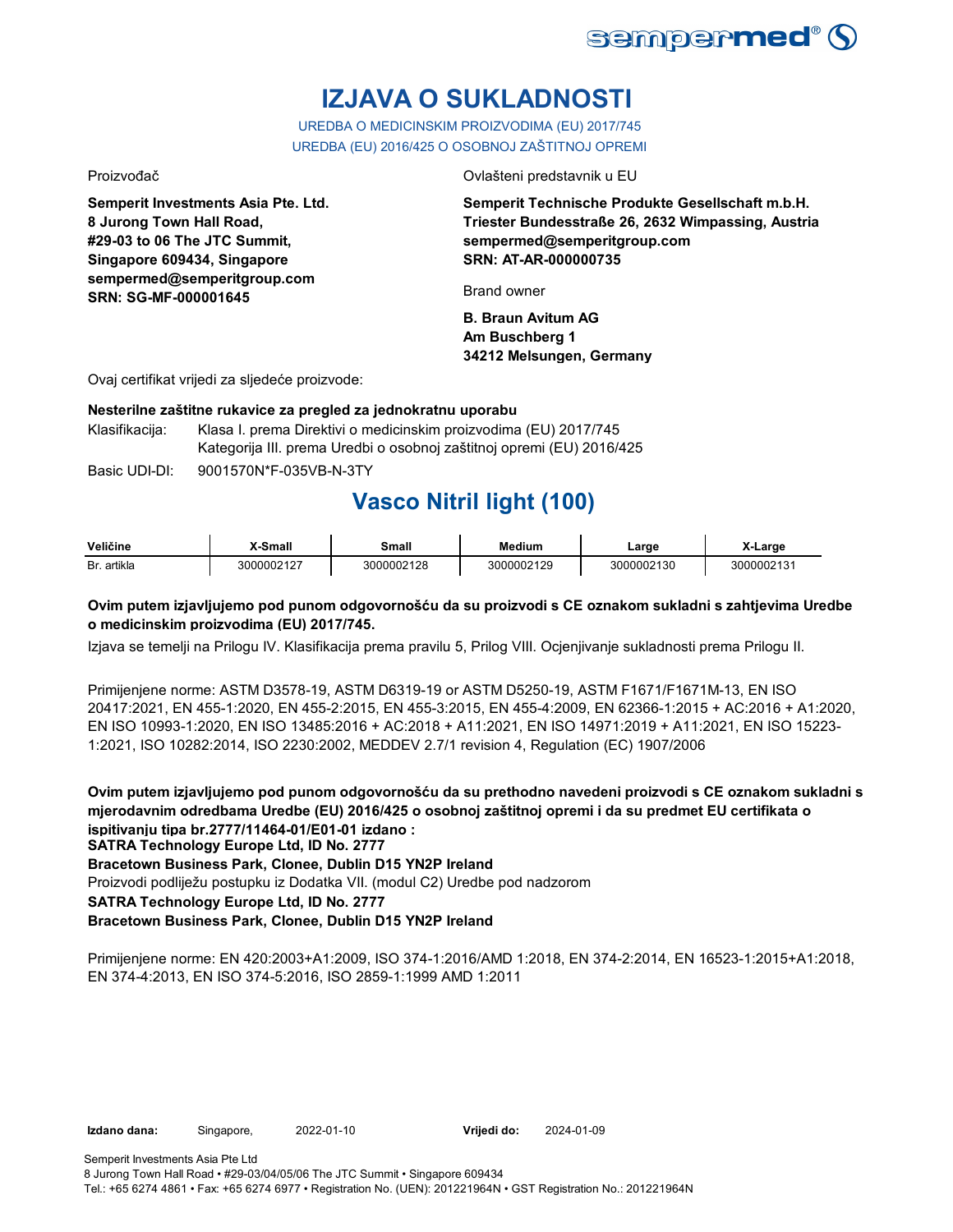

# **DEKLARACJA ZGODNOŚCI**

ROZPORZĄDZENIE W SPRAWIE WYROBÓW MEDYCZNYCH (UE) 2017/745 ROZPORZĄDZENIE W SPRAWIE ŚRODKÓW OCHRONY INDYWIDUALNEJ (UE) 2016/425

**Semperit Investments Asia Pte. Ltd. 8 Jurong Town Hall Road, #29-03 to 06 The JTC Summit, Singapore 609434, Singapore sempermed@semperitgroup.com SRN: SG-MF-000001645**

Producent **Autoryzowany przedstawiciel w UE** 

**Semperit Technische Produkte Gesellschaft m.b.H. Triester Bundesstraße 26, 2632 Wimpassing, Austria sempermed@semperitgroup.com SRN: AT-AR-000000735**

Brand owner

**B. Braun Avitum AG Am Buschberg 1 34212 Melsungen, Germany**

Niniejszy certyfikat obowiązuje w odniesieniu do następującego produktu:

#### **Niesterylne rękawice medyczne i ochronne jednorazowego użytku**

Klasyfikacja: Klasa I zgodnie z rozporządzeniem (UE) 2017/745 w sprawie wyrobów medycznych Kategoria III zgodnie z rozporządzeniem (UE) 2016/425 w sprawie środków ochrony indywidualnej

Basic UDI-DI: 9001570N\*F-035VB-N-3TY 9001570N\*F-035VB-N-3T

## **Vasco Nitril light (100)**

| Rozmiarv         | -Small     | Small      | Medium     | _arge      | Large      |
|------------------|------------|------------|------------|------------|------------|
| Numery artykułów | 3000002127 | 3000002128 | 3000002129 | 3000002130 | 3000002131 |

### **Niniejszym oświadczamy, na naszą wyłączną odpowiedzialność, że opisany powyżej produkt z oznakowaniem CE jest zgodny z wymogami rozporządzenia w sprawie wyrobów medycznych (UE) 2017/745.**

Deklaracja na podstawie załącznika IV. Klasyfikacja jest zgodna z zasadą 5, załącznik VIII. Ocenę zgodności przeprowadza się na podstawie załącznika II.

Zastosowane normy: ASTM D3578-19, ASTM D6319-19 or ASTM D5250-19, ASTM F1671/F1671M-13, EN ISO 20417:2021, EN 455-1:2020, EN 455-2:2015, EN 455-3:2015, EN 455-4:2009, EN 62366-1:2015 + AC:2016 + A1:2020, EN ISO 10993-1:2020, EN ISO 13485:2016 + AC:2018 + A11:2021, EN ISO 14971:2019 + A11:2021, EN ISO 15223- 1:2021, ISO 10282:2014, ISO 2230:2002, MEDDEV 2.7/1 revision 4, Regulation (EC) 1907/2006

**Na własną odpowiedzialność oświadczamy niniejszym, że opisany powyżej produkt z oznakowaniem CE jest zgodny z obowiązującymi przepisami rozporządzenia (UE) 2016/425 w sprawie środków ochrony indywidualnej i jest identyczny ze środkami ochrony indywidualnej, których dotyczy certyfikat badania typu UE nr 2777/11464- 01/E01-01 data przez:**

### **SATRA Technology Europe Ltd, ID No. 2777 Bracetown Business Park, Clonee, Dublin D15 YN2P Ireland**

Produkty podlegają procedurze określonej w załączniku VII (moduł C2) rozporządzenia pod nadzorem **SATRA Technology Europe Ltd, ID No. 2777 Bracetown Business Park, Clonee, Dublin D15 YN2P Ireland**

Zastosowane normy: EN 420:2003+A1:2009, ISO 374-1:2016/AMD 1:2018, EN 374-2:2014, EN 16523-1:2015+A1:2018, EN 374-4:2013, EN ISO 374-5:2016, ISO 2859-1:1999 AMD 1:2011

Data wydania: Singapore, 2022-01-10

Data ważności: 2024-01-09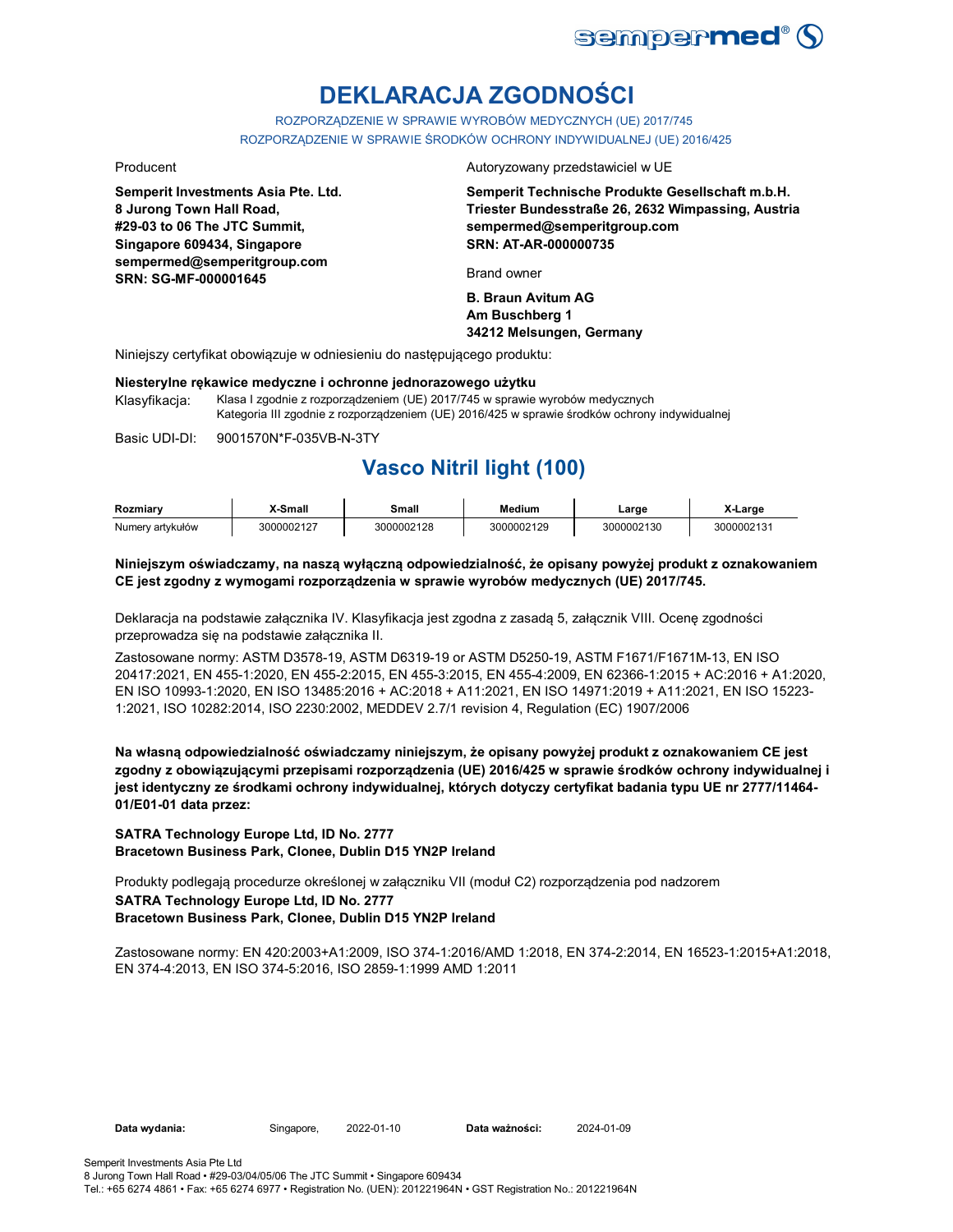

# **DECLARAȚIE DE CONFORMITATE**

REGULAMENTULUI PRIVIND PRODUSELE MEDICALE (EU) 2017/745 REGULAMENTULUI (EU) 2016/425 PENTRU ECHIPAMENTUL PERSONAL DE PROTECȚIE

**Semperit Investments Asia Pte. Ltd. 8 Jurong Town Hall Road, #29-03 to 06 The JTC Summit, Singapore 609434, Singapore sempermed@semperitgroup.com SRN: SG-MF-000001645**

Producător Persoană împuternicită EU

**Semperit Technische Produkte Gesellschaft m.b.H. Triester Bundesstraße 26, 2632 Wimpassing, Austria sempermed@semperitgroup.com SRN: AT-AR-000000735**

Brand owner

**B. Braun Avitum AG Am Buschberg 1 34212 Melsungen, Germany**

Acest certificat este valabil pentru următoarele produse:

## **Mânușă de consult și de protecție nesterilă de unică folosință**

- clasificare: Clasa I conform règlementi privind produsele medicale (EU) 2017/745 Categoria III conform ordonanței EPP (EU) 2016/425
- Basic UDI-DI: 9001570N\*F-035VB-N-3TY 9001570N\*F-035VB-N-3T

## **Vasco Nitril light (100)**

| $\sim$ $\sim$<br>mărim | <br>ะ - - - แ<br>шан          | шан         | <b>Medium</b>    | arge                                    | CHALL <b>CONT</b> |
|------------------------|-------------------------------|-------------|------------------|-----------------------------------------|-------------------|
| Numerele<br>articole   | $\sim$ $\sim$ $\sim$<br>70021 | ۱nc<br>ነስስር | 120<br>וחג<br>__ | $\overline{\phantom{a}}$<br>n r<br>ں رہ | ״<br>. נ          |

## **Prin prezenta confirmăm preluând toată responsabilitatea că produsele marcate CE corespund cerințelor din Regulamentului privind produsele medicale (EU) 2017/745 .**

Declarație bazată pe anexa IV. Clasificare în conformitate cu regula 5, anexa VIII. Evaluarea conformității se bazează pe anexa II.

Normele aplicate: ASTM D3578-19, ASTM D6319-19 or ASTM D5250-19, ASTM F1671/F1671M-13, EN ISO 20417:2021, EN 455-1:2020, EN 455-2:2015, EN 455-3:2015, EN 455-4:2009, EN 62366-1:2015 + AC:2016 + A1:2020, EN ISO 10993- 1:2020, EN ISO 13485:2016 + AC:2018 + A11:2021, EN ISO 14971:2019 + A11:2021, EN ISO 15223-1:2021, ISO 10282:2014, ISO 2230:2002, MEDDEV 2.7/1 revision 4, Regulation (EC) 1907/2006

**Prin prezenta confirmăm preluând toată responsabilitatea că produsele marcate CE indicate mai sus corespund cerințelor de bază (EU) 2016/425 pentru echipamente personale de protecție și acestea sunt obiectul certificării de tip CE nr. 2777/11464-01/E01-01 eliberat prin:**

## **SATRA Technology Europe Ltd, ID No. 2777**

**Bracetown Business Park, Clonee, Dublin D15 YN2P Ireland**

Produsele sunt obiectul procedurii conform anexei VII (modulul C2) sub supravegherea

## **SATRA Technology Europe Ltd, ID No. 2777**

## **Bracetown Business Park, Clonee, Dublin D15 YN2P Ireland**

Normele aplicate: EN 420:2003+A1:2009, ISO 374-1:2016/AMD 1:2018, EN 374-2:2014, EN 16523-1:2015+A1:2018, EN 374-4:2013, EN ISO 374-5:2016, ISO 2859-1:1999 AMD 1:2011

Eliberat la data de: Singapore, 2022-01-10

Valabil până în: 2024-01-09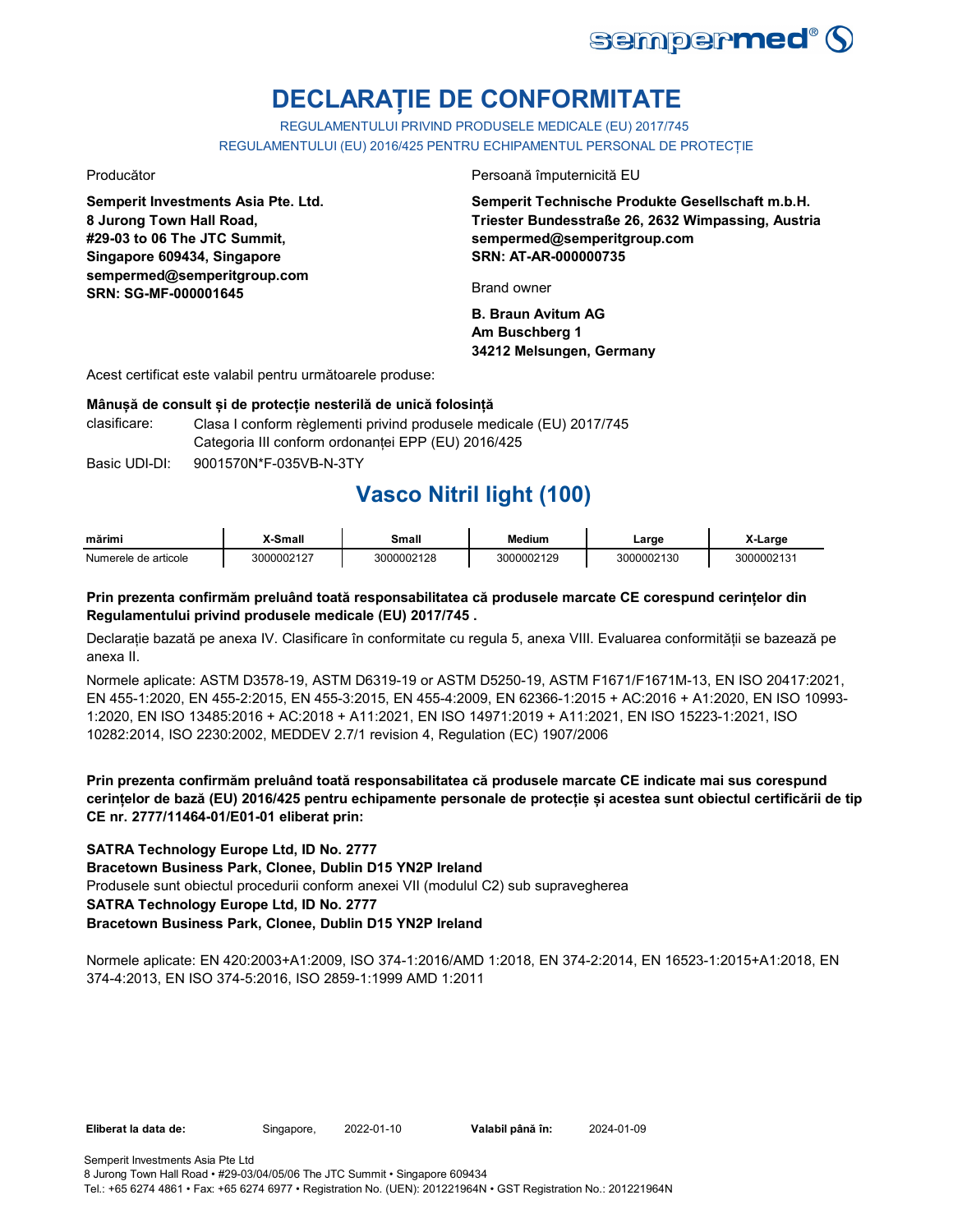

## **ΔΗΛΩΣΗ ΣΥΜΜΟΡΦΩΣΗΣ**

ΚΑΝΟΝΙΣΜΟΣ (EE) 2017/745 ΠΕΡΙ ΙΑΤΡΟΤΕΧΝΟΛΟΓΙΚΩΝ ΠΡΟΪΟΝΤΩΝ ΚΑΝΟΝΙΣΜΟΣ (ΕΕ) 2016/425 ΠΕΡΙ ΜΕΣΩΝ ΑΤΟΜΙΚΗΣ ΠΡΟΣΤΑΣΙΑΣ

**Semperit Investments Asia Pte. Ltd. 8 Jurong Town Hall Road, #29-03 to 06 The JTC Summit, Singapore 609434, Singapore sempermed@semperitgroup.com SRN: SG-MF-000001645**

#### Κατασκευαστής Εξουσιοδοτημένος αντιπρόσωπος στην ΕΕ

**Semperit Technische Produkte Gesellschaft m.b.H. Triester Bundesstraße 26, 2632 Wimpassing, Austria sempermed@semperitgroup.com SRN: AT-AR-000000735**

Brand owner

**B. Braun Avitum AG Am Buschberg 1 34212 Melsungen, Germany**

Το παρόν πιστοποιητικό ισχύει για τα ακόλουθα προϊόντα:

### **Μη αποστειρωμένο γάντι εξέτασης και προστατευτικό γάντι μιας χρήσης**

Ταξινόμηση: Κατηγορία I σύμφωνα με την Κανονισμό (EU) 2017/745 περί ιατροτεχνολογικών προϊόντων Κατηγορία II σύμφωνα με τον Κανονισμό (ΕΕ) 2016/425 περί ΜΑΠ

Basic UDI-DI: 9001570N\*F-035VB-N-3TY 9001570N\*F-035VB-N-3T

## **Vasco Nitril light (100)**

| Μεγέθη            | <b>X-Small</b> | Small      | <b>Medium</b> | ∟arge      | X-Large    |
|-------------------|----------------|------------|---------------|------------|------------|
| Αριθμοί προϊόντος | 3000002127     | 3000002128 | 3000002129    | 3000002130 | 3000002131 |

## **Δια του παρόντος βεβαιώνουμε υπεύθυνα ότι τα προϊόντα με σήμανση CE ικανοποιούν τις απαιτήσεις της Κανονισμός (EU) 2017/745 περί ιατροτεχνολογικών προϊόντων.**

Δήλωση με βάση το παράρτημα IV. Ταξινόμηση σύμφωνα με τον κανόνα 5, παράρτημα VIII. Η αξιολόγηση της συμμόρφωσης βασίζεται στο παράρτημα II.

Εφαρμοζόμενα πρότυπα: ASTM D3578-19, ASTM D6319-19 or ASTM D5250-19, ASTM F1671/F1671M-13, EN ISO 20417:2021, EN 455-1:2020, EN 455-2:2015, EN 455-3:2015, EN 455-4:2009, EN 62366-1:2015 + AC:2016 + A1:2020, EN ISO 10993-1:2020, EN ISO 13485:2016 + AC:2018 + A11:2021, EN ISO 14971:2019 + A11:2021, EN ISO 15223-1:2021, ISO 10282:2014, ISO 2230:2002, MEDDEV 2.7/1 revision 4, Regulation (EC) 1907/2006

**Δια του παρόντος βεβαιώνουμε υπεύθυνα ότι τα ανωτέρω προϊόντα με σήμανση CE ικανοποιούν τις εφαρμοστέες διατάξεις του Κανονισμού (ΕΕ) 2016/425 περί μέσων ατομικής προστασίας και αποτελούν αντικείμενο του πιστοποιητικού εξέτασης τύπου ΕΕ με αρ. 2777/11464-01/E01-01 εκδόθηκε :**

## **SATRA Technology Europe Ltd, ID No. 2777**

**Bracetown Business Park, Clonee, Dublin D15 YN2P Ireland**

Τα προϊόντα αποτελούν αντικείμενο της μεθόδου που ορίζεται στο Παράρτημα VII (ενότητα C2) του Κανονισμού υπό την επιτήρηση

**SATRA Technology Europe Ltd, ID No. 2777**

**Bracetown Business Park, Clonee, Dublin D15 YN2P Ireland**

Εφαρμοζόμενα πρότυπα: EN 420:2003+A1:2009, ISO 374-1:2016/AMD 1:2018, EN 374-2:2014, EN 16523- 1:2015+A1:2018, EN 374-4:2013, EN ISO 374-5:2016, ISO 2859-1:1999 AMD 1:2011

**Εκδόθηκε :** Singapore, **Ισχύει έως:** 2022-01-10 2024-01-09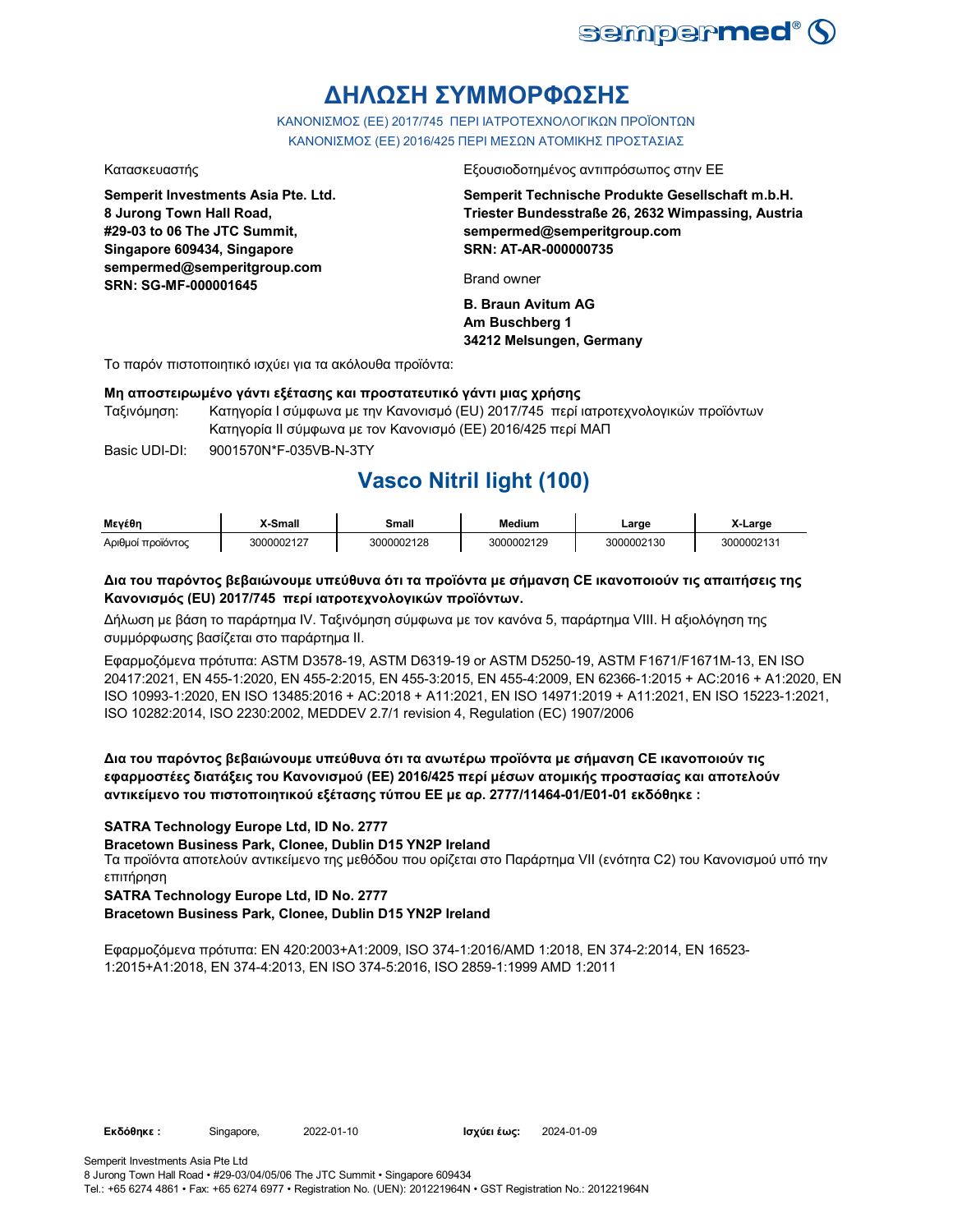

# **ДЕКЛАРАЦИЯ ЗА СЪВМЕСТИМОСТ НА**

РЕГЛАМЕНТ ЗА МЕДИЦИНСКИТЕ ПРОДУКТИ (EU) 2017/745 РЕГЛАМЕНТ (EU) 2016/425 ЗА ЛИЧНИТЕ ПРЕДПАЗНИ СРЕДСТВА

**Semperit Investments Asia Pte. Ltd. 8 Jurong Town Hall Road, #29-03 to 06 The JTC Summit, Singapore 609434, Singapore sempermed@semperitgroup.com SRN: SG-MF-000001645**

Производител Упълномощен представител в ЕС

**Semperit Technische Produkte Gesellschaft m.b.H. Triester Bundesstraße 26, 2632 Wimpassing, Austria sempermed@semperitgroup.com SRN: AT-AR-000000735**

Brand owner

**B. Braun Avitum AG Am Buschberg 1 34212 Melsungen, Germany**

Настоящият сертификат важи за следните продукти:

**Нестерилна ръкавица за преглед и предпазна ръкавици за еднократна употреба**

Класификация: Клас I съгл. Регламент за медицинските продукти (EU) 2017/745

Категория III съгл. Регламент за ЛПС (EU) 2016/425

Basic UDI-DI: 9001570N\*F-035VB-N-3TY 9001570N\*F-035VB-N-

## **Vasco Nitril light (100)**

| Размери              | -Small     | Small      | Medium                                                        | ∟arge      | X-Large    |
|----------------------|------------|------------|---------------------------------------------------------------|------------|------------|
| Номера на артикулите | 3000002127 | 3000002128 | 3000002129<br>the contract of the contract of the contract of | 3000002130 | 3000002131 |

## **С настоящето потвърждаваме при самостоятелна отговорност, че продуктите с маркировка СЕ съответстват на изисквания от Регламент за медицинските продукти (EU) 2017/745.**

Декларация въз основа на приложение IV. Класификация съгласно правило 5, приложение VIII. Оценката на съответствието се основава на приложение II.

Приложими норми: ASTM D3578-19, ASTM D6319-19 or ASTM D5250-19, ASTM F1671/F1671M-13, EN ISO 20417:2021, EN 455-1:2020, EN 455-2:2015, EN 455-3:2015, EN 455-4:2009, EN 62366-1:2015 + AC:2016 + A1:2020, EN ISO 10993- 1:2020, EN ISO 13485:2016 + AC:2018 + A11:2021, EN ISO 14971:2019 + A11:2021, EN ISO 15223-1:2021, ISO 10282:2014, ISO 2230:2002, MEDDEV 2.7/1 revision 4, Regulation (EC) 1907/2006

## **С настоящето потвърждаваме при самостоятелна отговорност, че горепосочените продукти с маркировка СЕ съответстват на съществените разпоредби на Регламент (EU) 2016/425 за личните предпазни средства и са предмет на сертификата на ЕС за изследване на типа Nr. 2777/11464-01/E01-01 издадено чрез:**

## **SATRA Technology Europe Ltd, ID No. 2777 Bracetown Business Park, Clonee, Dublin D15 YN2P Ireland**

Продуктите са предмет на процедурата съгл. Анекс VII (Модул С2) от Регламента под надзора на **SATRA Technology Europe Ltd, ID No. 2777 Bracetown Business Park, Clonee, Dublin D15 YN2P Ireland**

Приложими норми: EN 420:2003+A1:2009, ISO 374-1:2016/AMD 1:2018, EN 374-2:2014, EN 16523-1:2015+A1:2018, EN 374-4:2013, EN ISO 374-5:2016, ISO 2859-1:1999 AMD 1:2011

Важи до: 2024-01-09